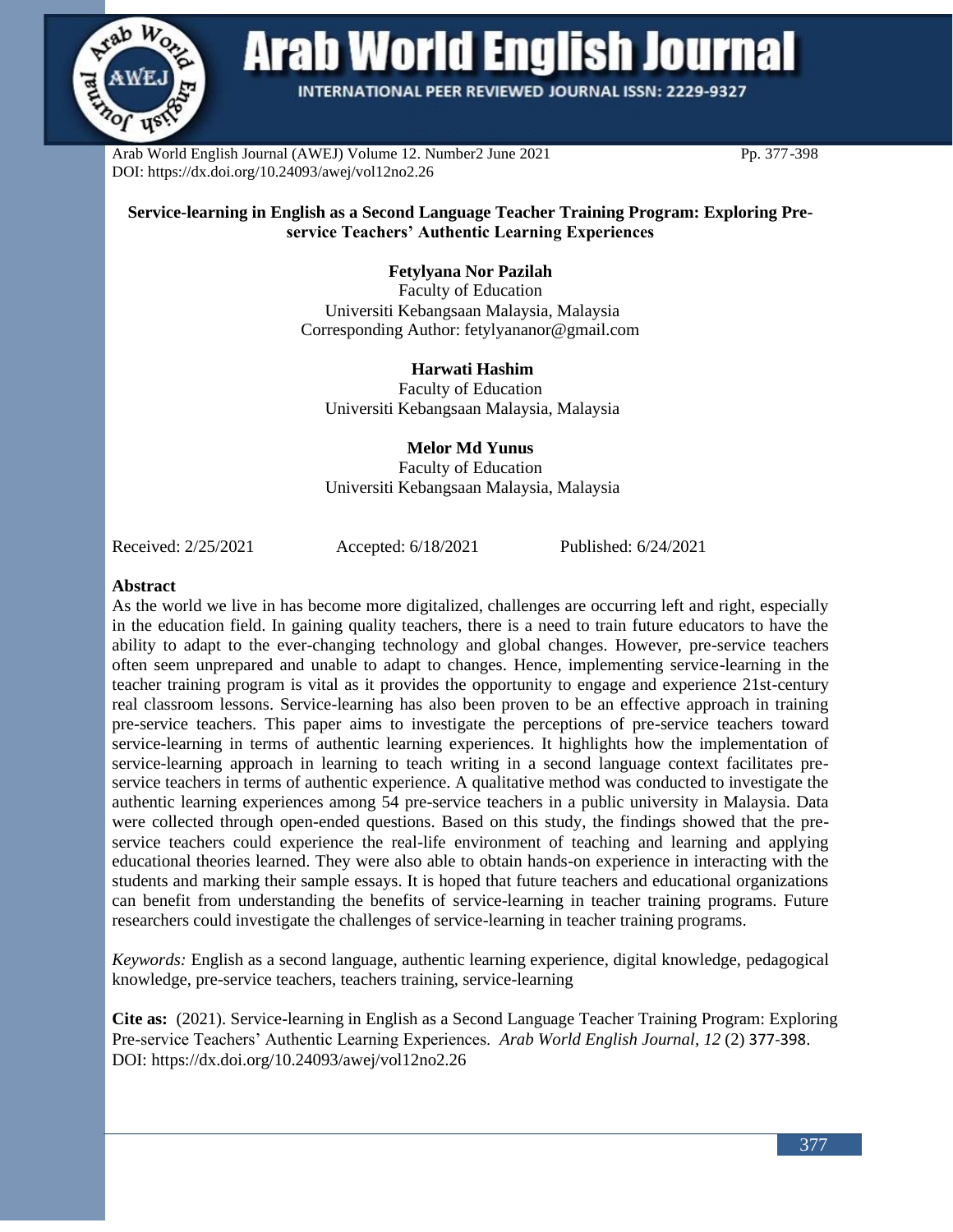#### **Introduction**

 Having quality education is a demand all over the world. It is one of the 17 Sustainable Development Goals stated by the United Nations to ensure inclusive and equitable quality education and promote a more lifelong opportunity for everyone. To achieve this goal, teachers play one of the most critical roles. As the world is continuously changing, and the students are becoming more digital natives, teachers need to be flexible in adapting to future global changes and the ever-changing technological wave. According to the World Economic Forum Education 4.0 Framework (2020), having technological skills is a must as we move deeper into the era of 4IR. This includes the content based on developing digital skills, including programming, digital responsibility, and the use of technology.

 The Malaysia Education Blueprint 2015-2025 (Higher Education) highlighted that globalized online learning would be one of the primary educational shifts. Teachers are required to maximize the use of technology to ensure high-quality education (Ministry of Higher Education Malaysia, 2013). This actively demonstrates that; teachers will need to be capable of handling technology to ensure that lessons can be aligned with the current and future generations of digital natives and the era of 4IR.

 Due to the constant demands from parents and students on quality education (Mitchell, Hirn & Lewis, 2017), educators are facing incomparable challenges in adapting new teaching methods to adapt to current generation students who are digital natives (Hashim, 2018), and they need to keep up to the learners' interest (Samat, Hashim & Yunus, 2019). Hence, being an effective teacher is crucial in this ever-changing era. Yazan (2019) stated that understanding all the problems and challenges one will face is crucial for future teachers. As education is becoming more and more significant in everyone's lives, teachers play a greater role in ensuring that all students can get equal opportunity and knowledge.

 Having quality teachers in order to strive for quality education is giving significant responsibilities to teacher training programs. Training teachers require significant effort to ensure quality teachers. Yunus, Hashim, Ishak, and Mahamod (2010) highlighted that most pre-service teachers are still seem not ready to face challenges in a classroom despite innumerable ways and implementation conducted in training future teachers. A Malaysianbased study conducted by Goh and Matthews (2011) addressed that pre-service teachers often face difficulties and cannot respond to circumstances during practicum teaching. This is due to the lack of practice and the different situations that were given on campus-based learning.

 Thus, the pre-service teachers must be given prior exposure even before going for practicum teaching. Implementing service-learning can ensure preparedness among preservice teachers, and it is vital to support the critical social values and educational practices among trainee teachers (Carrington, Mercer, Lyer & Selva, 2015). Service-learning was primarily conducted by higher education and led by academics in the west (Bringle & Hatcher, 1996, 2000; Butin, 2003) which then influenced other universities around the globe (Yusof, Tengku Ariffin, Awang-Hashim, Nording, & Kaur, 2020). In Malaysia, the current blueprint included service-learning as a practical approach in enhancing teacher education at the tertiary level (Ministry of Education Malaysia (MoE), 2015). Service-learning should be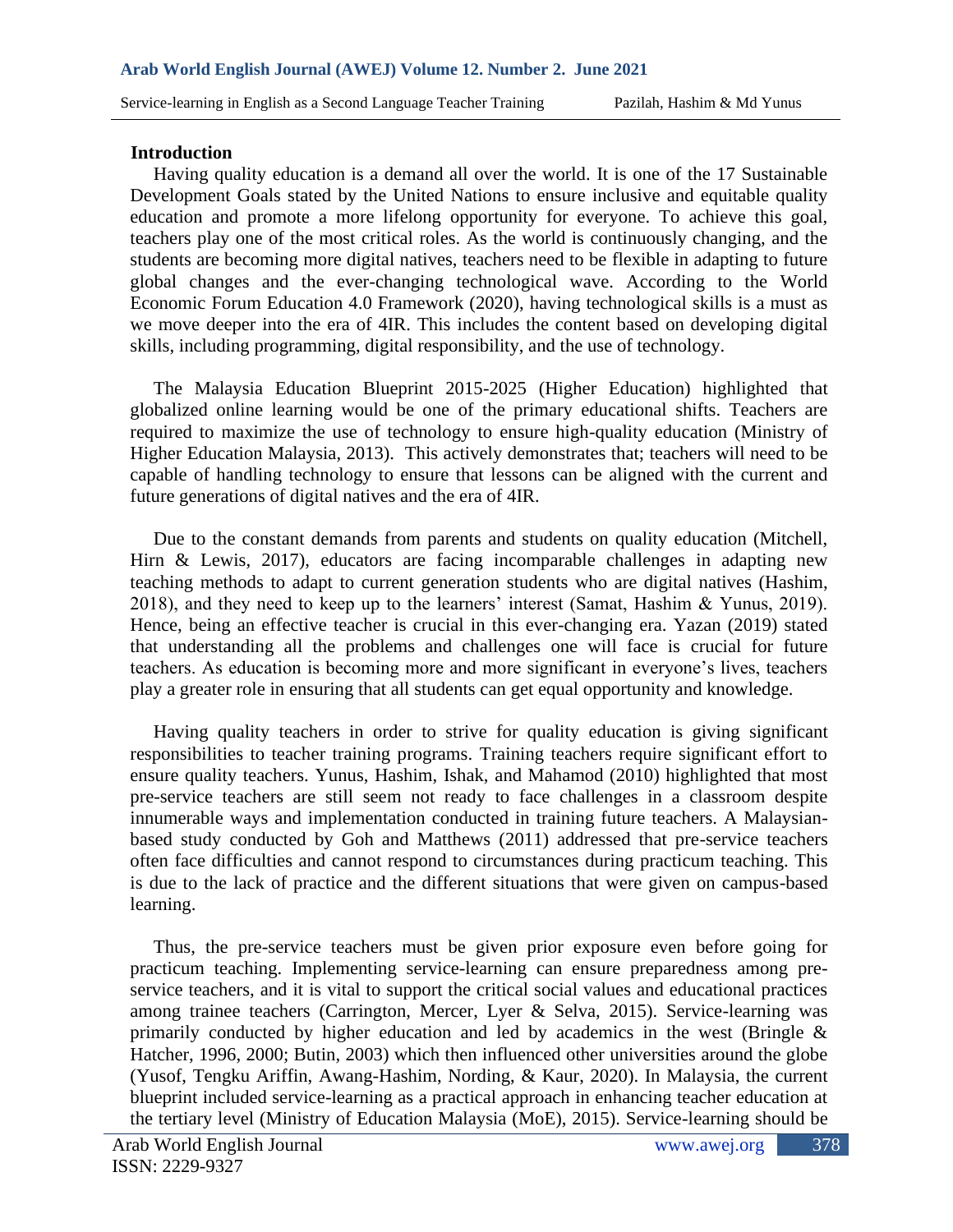implemented in a more structured and systematic manner into the academic program (Ministry of Education Malaysia (MoE), 2015). This is due to the potential that servicelearning can influence pre-service teachers' commitment, understanding of the pedagogy, and sensitivity towards students' differences (Ashton & Arlington, 2019).

 Service-learning is one of the most innovative teaching methodologies that allows service with academic study to strengthen communities (Scott & Graham, 2015); plus, it is also a growing pedagogy implemented in higher institutions and teacher education (Mergler et al., 2017). Other than that, through the implementation of service-learning projects in teacher training programs, pre-service teachers will be able to engage in hands-on experience working with students and utilizing technologies in their lessons (Song, 2018). However, there is still a gap in discussing the effectiveness of service-learning in teachers' training programs, particularly in authentic experiences gained by pre-service teachers, which include exposure to the real-life environment of teaching and learning, hands-on experience in interacting with the students and, applying digital and pedagogical knowledge as well as theories in a real classroom environment.

 Mastering all the skills in the English language is crucial for all English as a Second Language (ESL) teachers and learners. Teaching and learning the second language can be considered as a complicated process that can also contribute to feelings of fear and anxiousness (Toh & Rahmat, 2021). Particularly in writing, ESL learners often find it challenging to master. Some of the challenges are poor grammar, lack of vocabulary, and even poor spelling (Moses & Mohamad, 2019). It is pivotal that teachers should be well equipped with suitable teaching approaches and identify ways to motivate the students to ensure that the students can master the skill (Abrar, 2016). In order to effectively produce quality teachers, particularly ESL pre-service teachers, service-learning should be integrated into teacher training programs.

 Implementing service-learning in the teacher training programs is more than suitable as studies have shown that service-learning can help both teachers and students engage in authentic dialogue, gain confidence and develop skills relevant to the targeted language (Bippus & Eslami, 2013; Garver, Eslami & Tong, 2018). It is crucial to note that servicelearning has been associated with countless benefits, such as increasing students' learning and providing authentic experience (Salam, Awang Iskandar, Ibrahim & Farooq, 2019). This study can significantly provide ideas on how can service-learning be implemented in courses and offers the pre-service teachers' perceptions on its effectiveness particularly in an ESL context. The main purpose of this paper is to investigate the perceptions of pre-service teachers toward service-learning in terms of authentic experiences

 The main objective of this study is to investigate Teaching English as a Second Language (TESL) pre-service teachers' perceptions towards service-learning approach in terms of authentic experience and highlights the question of how can service-learning approach in learning to teach writing in an ESL context facilitate pre-service teachers in terms of authentic experience. This study also discussed mainly on the framework Cone of Experience. Cone of Experience expresses characterizing learners realistically and observing their experience (Davis & Summers, 2015). Edger Dale's Cone of Experience (Figure one)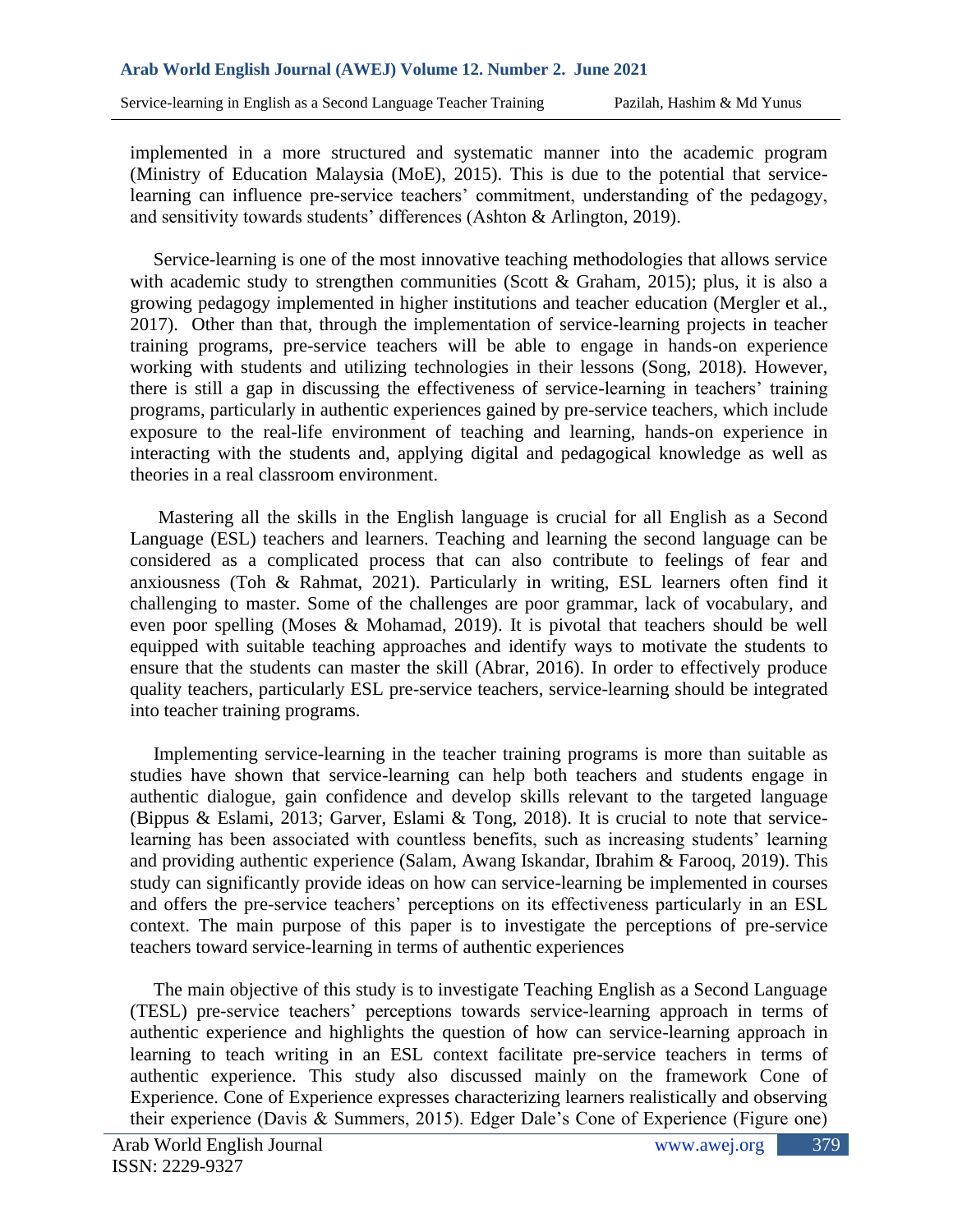employs a positive influence on students and develops their leadership skills. Cone of Experience also explains the process of gaining experience from learning state to performing what they have learned.

### **Literature Review**

#### *Cone of Experience*

The Cone of Experience was introduced in 1946 by Edgar Dale. The theory (shown in Figure 1) focuses on the progression of the experiences. The cone goes from concrete (bottom of the cone) to the most abstract (top of the cone) (Davis & Summers, 2015). According to Davis and Summers, these levels are known for learners to be 'doing.' The middle cone is said to 'observe' the experience. The top two levels are different from the one at the bottom, where students do not interact directly with the phenomena such as demonstrations, field trips, and even learning in lecture halls (Davis & Summers 2015). The further down one goes in the progress, the more information received. According to Masters (2013), the bottom level is where one would 'do the real thing' (p.4). Dale describes the value as 'direct, firsthand, experiences in which becomes the foundation of our learning' (as cited in Masters, 2013). Effective learning environments should be filled with rich and memorable experiences where students can see, hear, taste, touch, and try (Lee, 2016). The service-learning approach is known for its direct approach and hands-on experiences (Coffey & Lavery, 2015), aligning with the framework.



*Figure 1.* Dale's cone of experience by Davis and Summers (2015, P. 2)

Based on the Cone of Experience, it is significant that the pre-service teachers should be given all the knowledge necessary before venturing into a professional teaching profession. The Cone of Experience addresses the importance of learning and experiencing. The model also suggests a more enriching learning experience where the students would get the first-hand experience in conducting the activities themselves (Seels, 1997; Ogunleye, 2019). Service-learning approach is the perfect example for allowing students to apply what they have learned in lectures to a reallife environment. There are countless benefits that service-learning brings. Based on literature reviews, the researcher mapped out four main effectiveness of service-learning: authentic experiences, understanding of the course content, active participation, and engagement and problem-learning. The elements are then illustrated in a conceptual framework. Further explanations of the conceptual framework are detailed in the next section.

## *Conceptual Framework*

A conceptual framework was modified to understand in-depth the effectiveness of service-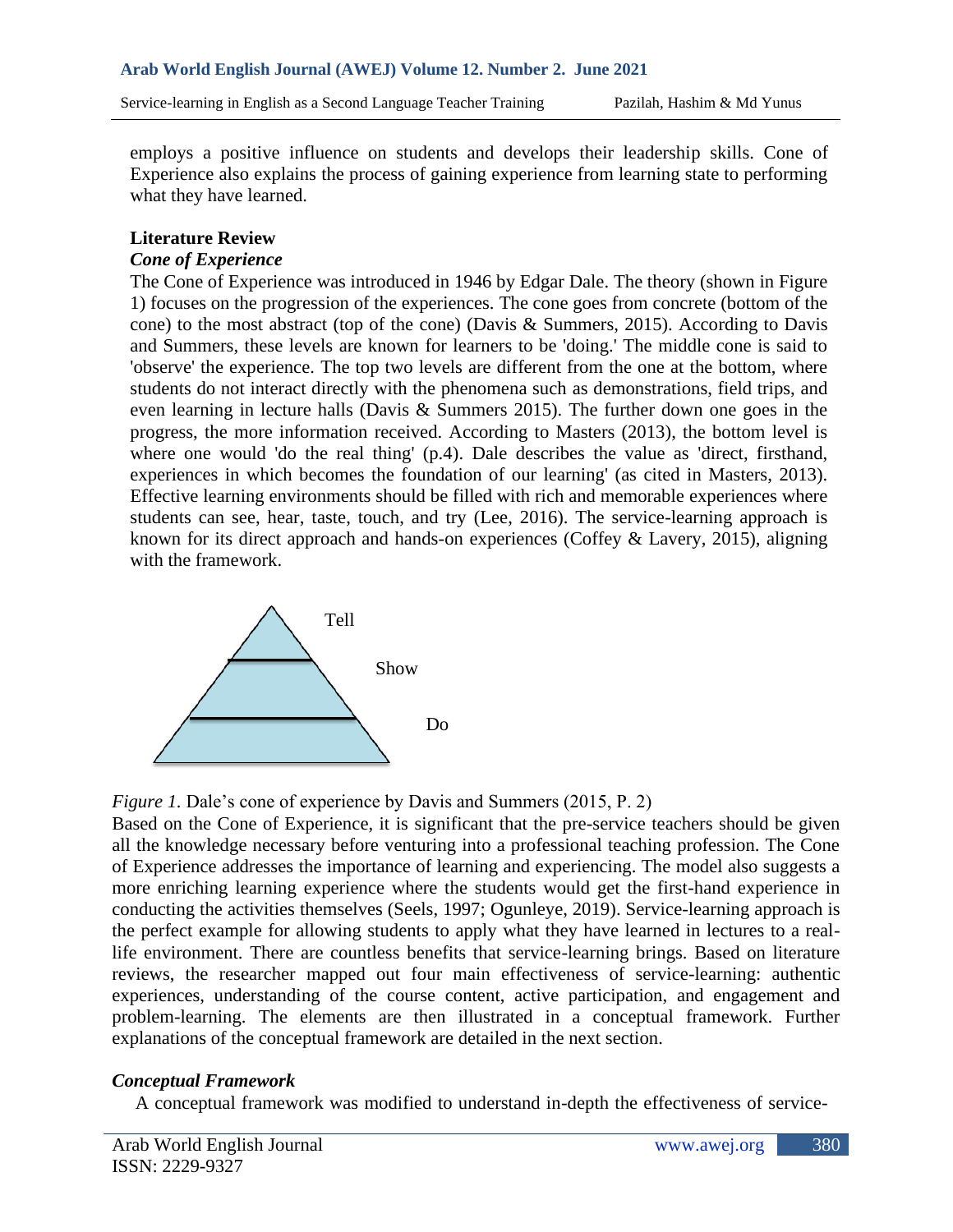Service-learning in English as a Second Language Teacher Training Pazilah, Hashim & Md Yunus

learning and pre-service teachers' perceptions towards service-learning in teacher training programs. Based on reviews, a total of four main elements were mapped out which are authentic experiences (Grim, 2010; Soslau & Yost, 2007), understanding of the course content (Bringle & Hatcher, 1995; Bandy, 2016), active participation, and engagement (Sedlak, Doheny, Panthofer & Anaya, 2003; Said, Ahmad & Nor, 2019), and problem-based learning (Tawfik & Trueman & Lorz, 2014; Arnold, 2019). This study aims to investigate one of the elements in the framework, which is the perceptions of pre-service teachers on service-learning concerning authentic experiences. Despite countless studies conducted on service-learning, there are still very few done to study how the pre-service teachers perceived service-learning as part of teachers' training, particularly in authentic experiences gained. Figure two illustrates the conceptual framework.



*Figure 2*: Service-Learning Conceptual Framework

Figure two shows the four elements studied and how it connects with service-learning. All the centralized elements are among the benefits gained from service-learning. Servicelearning is one of the most effective methods in exposing pre-service teachers to classroom challenges. Service-learning provides authentic experiences and practices in which students may not be able to get anywhere else (Coffey & Lavery, 2015). Further explanation on service-learning and authentic experiences are further explained in the next section.

## *Service-learning Approach as a Platform for Teachers' Training*

Billig, Root, and Jesse (2005) stated that service-learning could be broadly defined as a teaching strategy or method where the students can learn critical curricular objectives by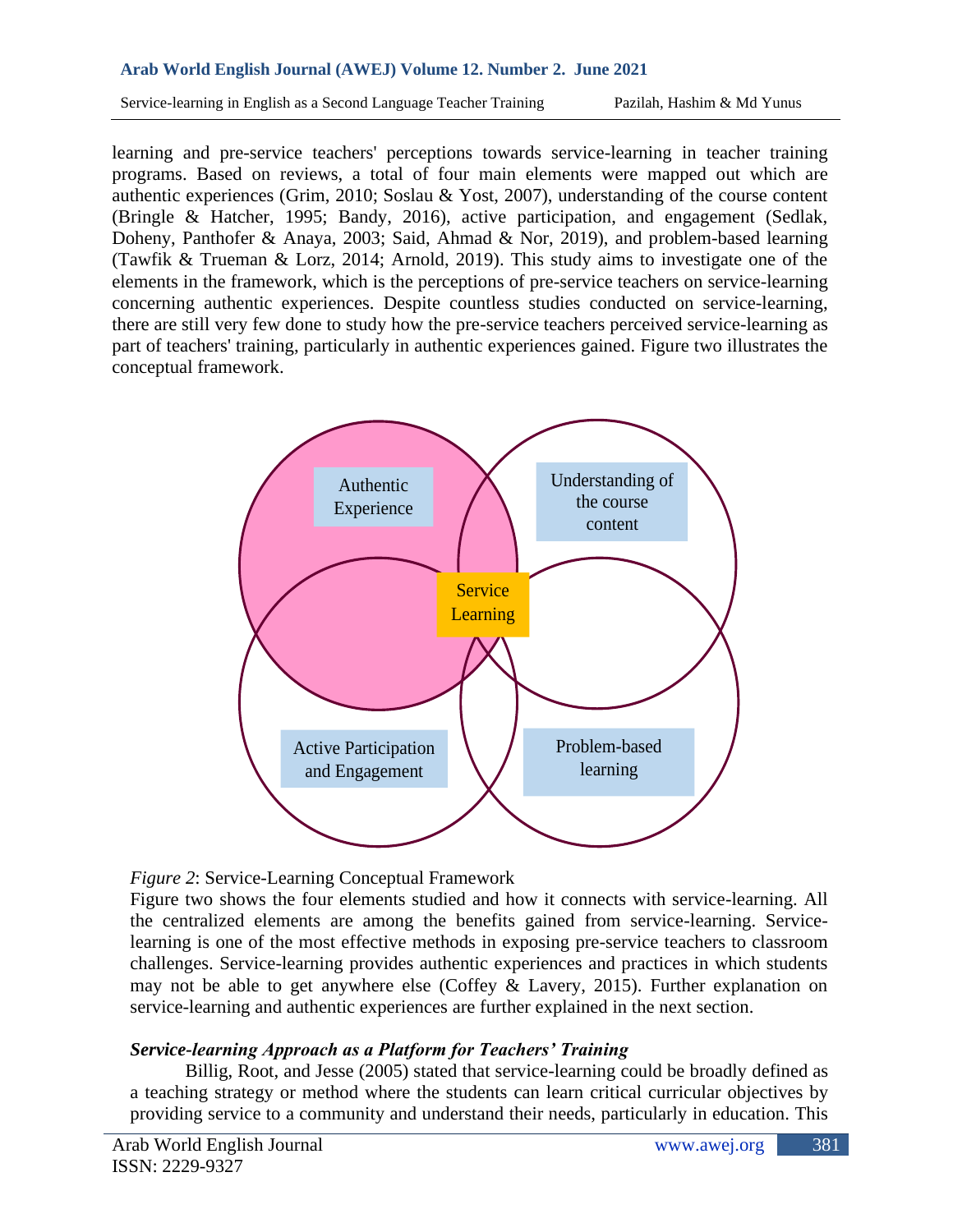practice is considered to be a versatile and diverse approach to implement in a broad range of educational settings, where educators aim for students to have meaningful and confrontational learning experiences (Mergler et al., 2017). Characteristically, the cycle in service-learning includes student planning, action, reflection, and celebration. In high-quality service-learning projects, students would have to voice out in determining activities, and the teachers will facilitate knowledge and skill acquisition (Billig et al., 2005). Pre-service teachers can contribute to the community and share their knowledge through service-learning programs. Traditional teaching methods, such as lecturing in large halls, are said to have lost students' interests and attention (Luo, Murray & Crompton, 2020).

Service-learning has since developed a pedagogical approach in higher education, particularly colleges and universities and internationally, for more than a few decades (Bennet, Sunderland, Bartleet, & Power, 2016). Service-learning connects theory and practice which allows students to practice what they have learnt and organize activities based on the community needs (Resch & Schrittesser, 2019). Bennet et al. (2016) continued by stating that many institutions have struggled and almost achieved the impossible in instilling a sense of "service to the community" in courses to educate their students. Many programs require students to complete community service for specific hours to complete their graduation requirements. Often pre-service teachers would volunteer their time in schools to expand their learning and to gain teaching experience. In contrast to the act of volunteerism where citizens are called to serve others (Gaines-Hanks & Grayman-Simpson, 2011), and service-learning is viewed as equal that includes preparation for experiential learning where pre-service teachers can make meaningful contributions to the society (Pratt & Danyluk, 2017). Researchers believed that service-learning could result in a deeper understanding of concepts and heightened urgency to learn (Hullender, Hinck, Wood-Nartker, Burton, & Bowlby, 2015). For example, Resch and Schrittesser (2021) suggest that service-learning promotes in depth understanding on the contents learnt and enhanced the sense of engagement. Due to the multiple positive effects that service-learning offers, researchers have also said that service-learning can reduce high-risk activities and social problems, such as drug abuse and anti-social problems (Mamati et al., 2018).

Training pre-service or beginner teachers is essential to ensure that they are ready to teach in the real world. Universities and colleges conduct numerous teachers' training programs to ensure students' full understanding and practices before teaching in real-life. Among the teachers' training programs are field trips, exhibitions, and even learning in lecture halls (Barnes, 2016). The service-learning approach has become one of the prominent presences among higher education institutions as it focuses on the impact of service-learning on the development of the college participants as contributing citizens of their community (Hildenbrand & Schultz, 2015). Although service-learning has been proven to be a unique approach in exposing pre-service teachers to future challenges, there are very few researchers conducted in an ESL context. Swacha (2018) argues that there is still a gap that addresses ways to implement service-learning in ESL teacher training programs effectively. This can lead to difficulties for curriculum developers and teacher educators to figure out ways to successfully integrate service-learning in their courses. Chiva-Bartoll, Capella-Peris, and Salvador-García (2020) argued that service-learning-related works were also very technical rather than critical and reflective. It is pivotal that critical thinking should be implemented in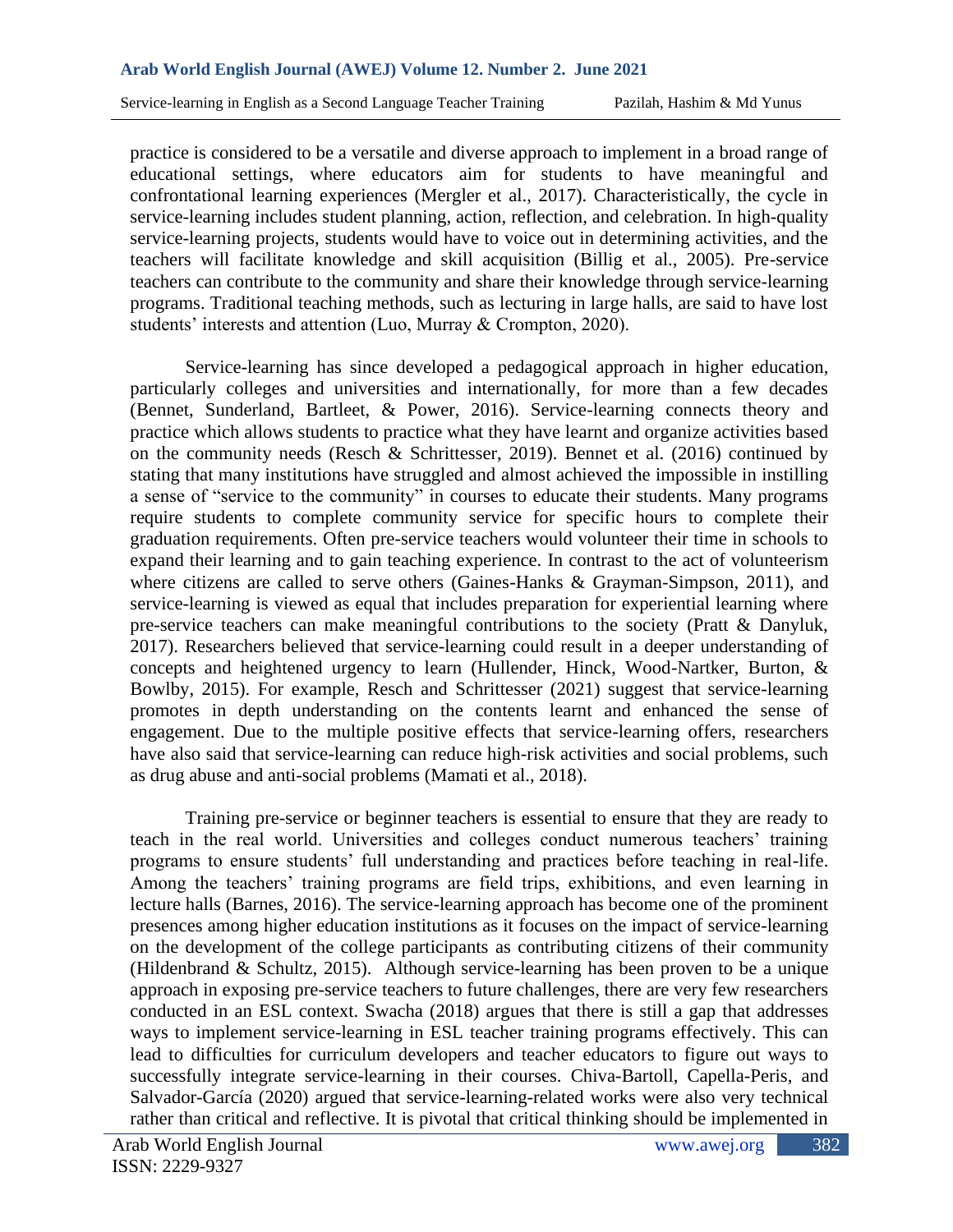service-learning and applied by the students as many university students tend to be lacking stated skill (Abrami, Bernard, Borokhovski, Waddington, Wade & Persson, 2015). It is imperative that service-learning should be conducted to enhance the students' criticalthinking and problem-solving skills to ensure preparedness to teach in schools.

Other than that, previous studies conducted on service-learning implementation were also more towards one-off application and not for one whole semester. For example, servicelearning approach in a study by Shek, Yang, Ma, and Chai (2021) was conducted for 15 hours with secondary school students, and the services were provided by university students in Hong Kong. A study by Damons and Dunbar-Krige (2020) was conducted for three days during the April holidays. In this study, however, the service-learning was conducted for one whole semester with ESL pre-service teachers. Further explanation will be detailed in the methodology section.

## *Authentic Experiences in Service-learning*

Authentic learning is referred to as life learning. Service-learning is a pedagogical approach that allows students to integrate the knowledge they have learned and apply it to serve the community (Winn, 2018). According to Hasnine, Ogata, Akcapinar, and Mouri (2019), authentic learning allows students to create concrete and useful materials for them to use and share. The importance of offering pre-service teachers' new ideas will challenge their critical thinking and engage them in solving problems (Ashton & Arlington, 2019). The service-learning experience provides adventure and outdoor activities through a field trip experience (Tice & Nelson, 2008). For example, a study by Tour (2017) found that teachers enjoy practicing meaningful and independent learning (as cited in Kearney & Maher, 2019). Service-learning provides authentic relationships between communities, and we must implement it in higher institutions to expose the students to the possible challenges and complications (Clifford, 2017)

While this learning can be conducted in multiple ways, it is utterly significant for the pre-service teachers to understand the value of providing service and reflect in their attitudes and behavior and contribute to society through good citizenship and ethical practice (DeNobile, 2019). According to Hildenbrand and Schultz (2015), service-learning has become more relevant in teacher education as it provides an opportunity for pre-service teachers to participate and engage in life experiences rather than their own. In the current application of the principle, embedding service-learning can introduce active participation and exposure to real-world challenges (Lancaster & Bain, 2019).

Prior exposure is significant as it can evolve pre-service teachers' soft skills. The knowledge and learning in service-learning will be able to connect students and teachers. Mitchell (2008) asserted that through providing their service, pre-service teachers would become active learners, bringing skills and information from community work and integrating theories learned and curriculum of the classroom to produce novel knowledge. By engaging the pre-service teachers in authentic learning outside their standard lecture classroom, pre-service teachers will be able to experience the repertoire of academic learning and develop sophisticated beliefs related to pedagogy for various contexts and diverse learners (Ryan & Healy, 2009). Not only that, pre-service teachers can observe and endorse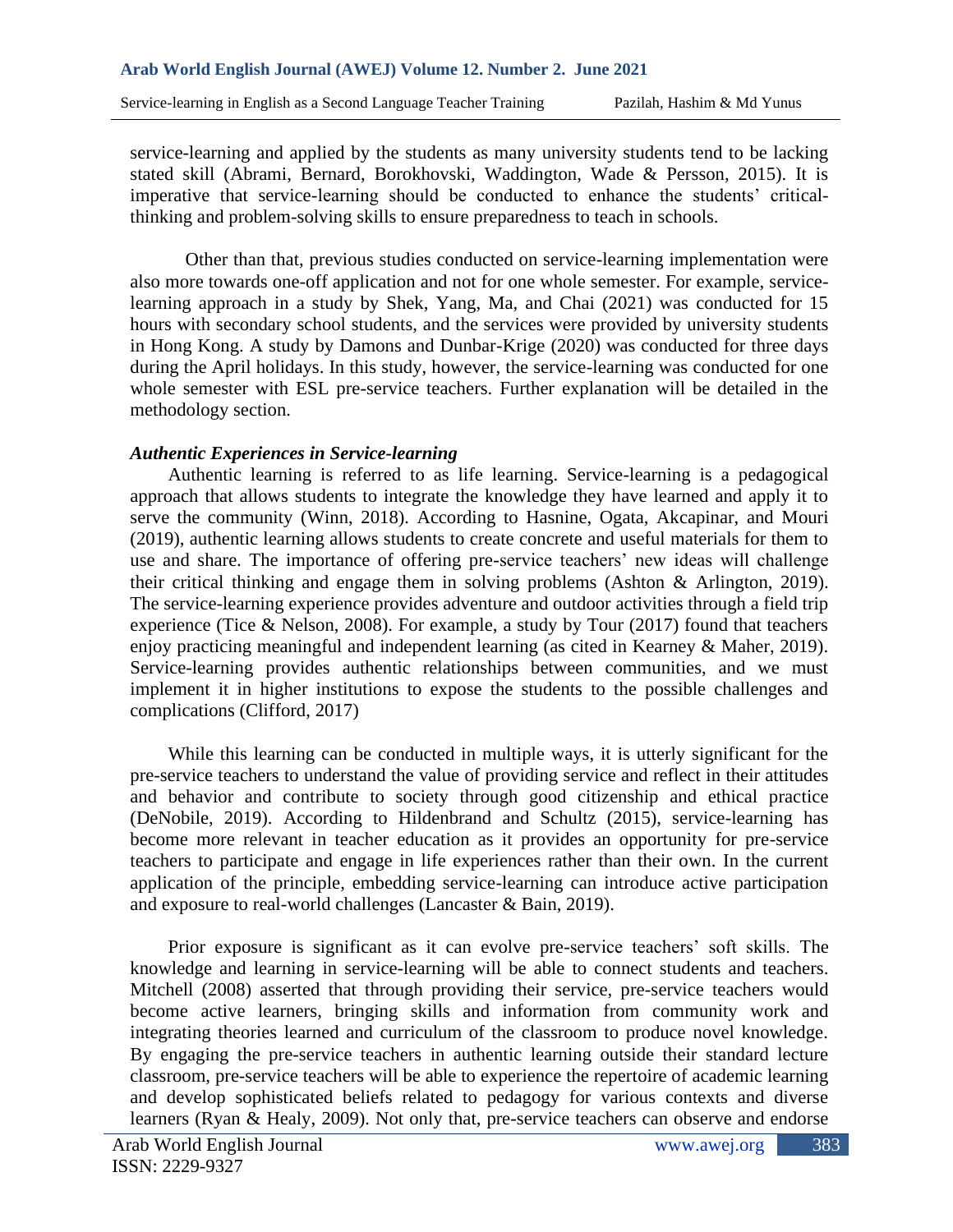theories such as theories of communication, language, and learning and apply them in the real world, particularly in the classroom. Daniel and Mishra (2017) highlighted that servicelearning helps by situating pre-service teachers around real-life classroom challenges and benefits in receiving authentic experience.

In implementing service-learning, higher institutions can benefit from enhancing coursework with real applications and hands-on experience. The local community can also benefit in energizing young people of the community (Onal, Nadler, & O'Loughlin, 2017). Real-life and authentic experiences can offer challenging tasks that promote much more active learning for pre-service teachers (Hero & Lindfors, 2019). To be able to explore opportunities in an authentic experience, the pre-service teacher should be able to communicate effectively with their students (Whistance, 2018). In other words, participation in the authentic activity of the community can build relationships and knowledge, which can lead to learning (Cleland & Durning, 2019)

Additionally, pre-service teachers need to have the opportunity to implement what they have learned through books and in-class activities with actual students. Service-learning allows pre-service teachers to apply their pedagogical and content knowledge with a community and understand their needs in learning (Pittman, Garfield & Piper, 2020). In a service-learning environment, pre-service teachers can guide students in small groups in overcoming their complications and create a variety of solutions, encouraging and at the same time strengthening critical thinking (Siew, Amir & Chong., 2015). The current wave of technology is forcing teachers to infuse their teaching with technology to attract millennials (Bowser et al., 2014; Hashim et al., 2016; Wan Azli, Shah & Mohamad, 2018). Hence, the main objectives in teachers' education are to ensure that the pre-service teachers are well prepared to align with the digital progress (Rusli, Hashim, Yunus, Zakaria & Norman, 2019)

Embedding service-learning in the coursework can undoubtedly improve pre-service teachers' soft skills such as problem-solving, leadership, and communication skills. Servicelearning also allows pre-service teachers to apply theory into practice and understand the complexities of real-life problems, thereby preparing them to be future leaders (Onal et al., 2017). Theories learned in lectures give extra knowledge and information on education in general, but they can also be applied in the classroom to manage the students and classroom environment (Lasker, 2019). A study conducted by Lenkauskaitė (2020) proved that service learning promotes real situations and circumstances that possibly can happen in a classroom situation. This can ensure pre-service teachers to be more open towards future challenges.

Besides, implementing service-learning can encourage pre-service teachers to integrate the content learned in lectures into real-life classrooms, such as videos, photovoice, quilting, and digital storytelling (Vecchio, Dhillon & Ulmer, 2017). Implementing technology in teachers training program courses helped improve pre-service teachers' confidence in using technology (Kay, 2006). However, what is often lacking is applying their technical skills in a real classroom environment (Song, 2018). Thus, integrating service-learning projects in teachers training programs would just give a chance for pre-service teachers to take their skills to practice and have confidence in it.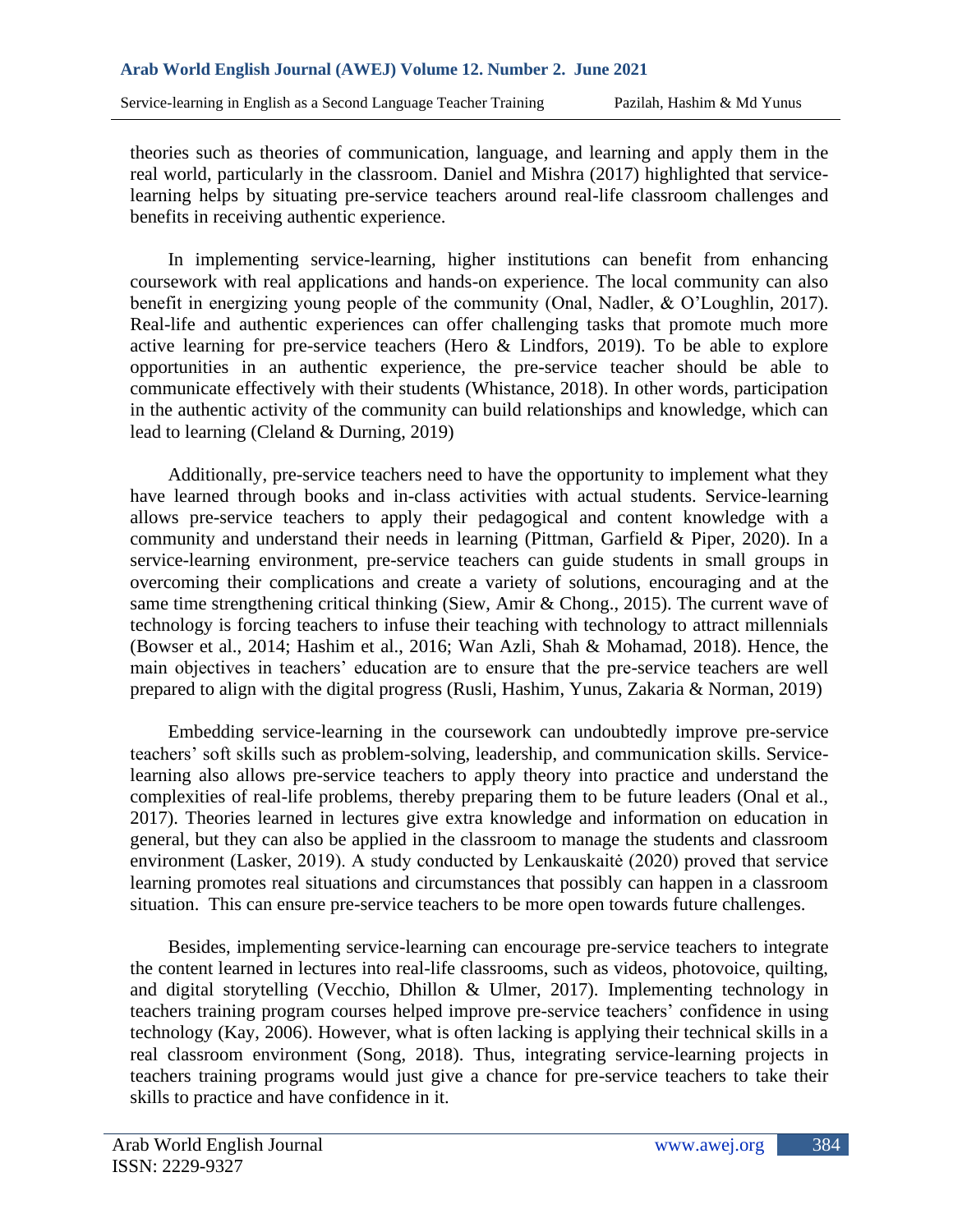#### **Methodology**

#### **Design**

This study employed a qualitative method. A qualitative research strategy was conducted in an open-ended question to understand the pre-service teachers' perceptions towards service learning in terms of authentic experiences. The question was distributed as part of their final exam question. Interviews, as well as observation, were also conducted during the event. The data then analyzed using thematic analysis.

#### **Instrument**

This study employed an open-ended question, face-to-face interview, and observation. An open-ended questionnaire allows the participants to respond freely to the inquiry (Geer, 1988). It also allows the individuals to provide their opinions and respond spontaneously (Reja, Manfreda, Hlebec & Vehovar, 2003). Both interviews and observation were conducted to understand the pre-service teachers' perspective on service-learning. Adhabi and Anozie (2017) suggest that interview is one of the most effective ways in conducting qualitative method research as it provides a more detailed analysis. The question was distributed to 56 undergraduate students at a public university in Malaysia.

#### **Participants**

The participants in this study were undergraduate students who were doing Bachelor in TESL program and were taking a course named Teaching of Writing in an ESL Context. A total of 56 students were involved in this study. To complete the coursework, the students had to conduct service teaching for a group of underprivileged students in Pahang, Malaysia. The duration of the program was for one semester in which they were required to go through the service-learning program and mentor the students. They were also required to teach and mentor the students of AMG**.** The participants for the interview were chosen voluntarily.

## **Procedure of Data Analysis**

The data for this study were analyzed using thematic analysis. The analysis was performed using the four stages proposed by Cohen, Manion, and Morrison (2007), which generate natural units of meaning; labeling, categorizing, and ordering the natural units; constructing narratives; and interpretation. The data were later themed based on the participants' responses.

## **Procedure of Data Collection**

In this study, a qualitative method was conducted. The participants were given an openended question to answer as part of their final exam question. Observation and interviews were also conducted to achieve in depth understanding of the service-learning concept. There are a few steps for the researcher to obtain the data. The steps are illustrated below.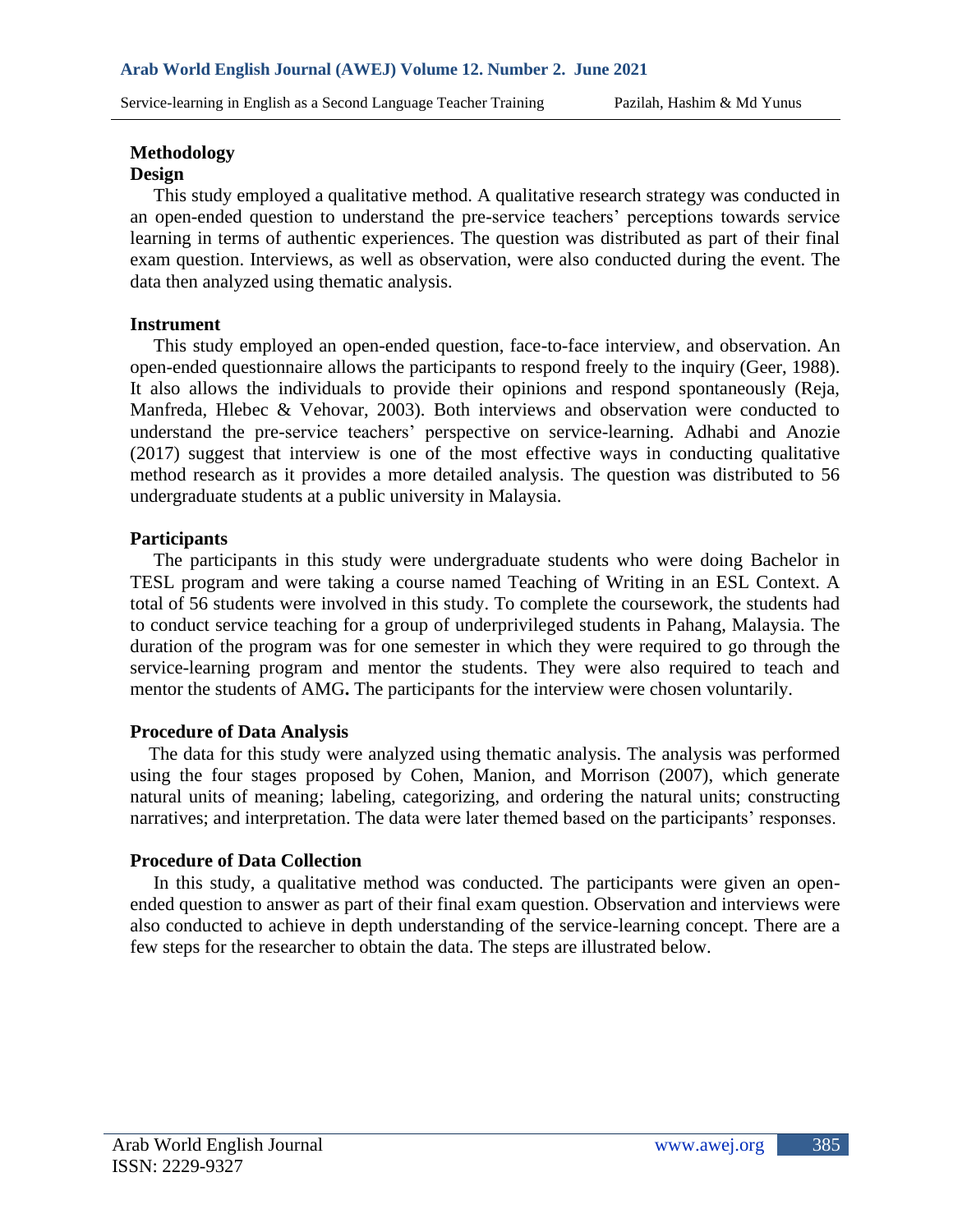Service-learning in English as a Second Language Teacher Training Pazilah, Hashim & Md Yunus



## *Figure 3*: Data collection procedure

 The service-learning method in this study was conducted throughout the semester and started at the beginning of the semester. The pre-service teachers were given a task to mentor underprivileged students in the state of Pahang, Malaysia. The pre-service teachers were taught and briefed on teaching pedagogy and the marking schemes before teaching the students. The students were divided into groups of two to four, and each group was given one teacher as their facilitator.

 The pre-service teachers were given the students' essays to analyze and understand their problems in writing. Service-learning phase one began through a communication application, WhatsApp, where the pre-service teachers communicated with the students to recognize more on the students' complications in writing and their way of learning. The students were mainly poor to moderate proficiency students. The face-to-face meeting happened in phase two of service-learning. The pre-service teachers came up with suitable teaching methods to suit the students' learning styles and tackle their complications in English writing. The session was conducted for one whole day in Pahang. A qualitative research strategy was conducted in an open-ended question to understand the pre-service teachers' perceptions of service-learning in authentic experiences. The question was distributed as part of their final exam question.

#### **Findings**

 The primary purpose of this study is to investigate the TESL pre-service teachers' perceptions towards service-learning in terms of authentic experiences. A total of 56 TESL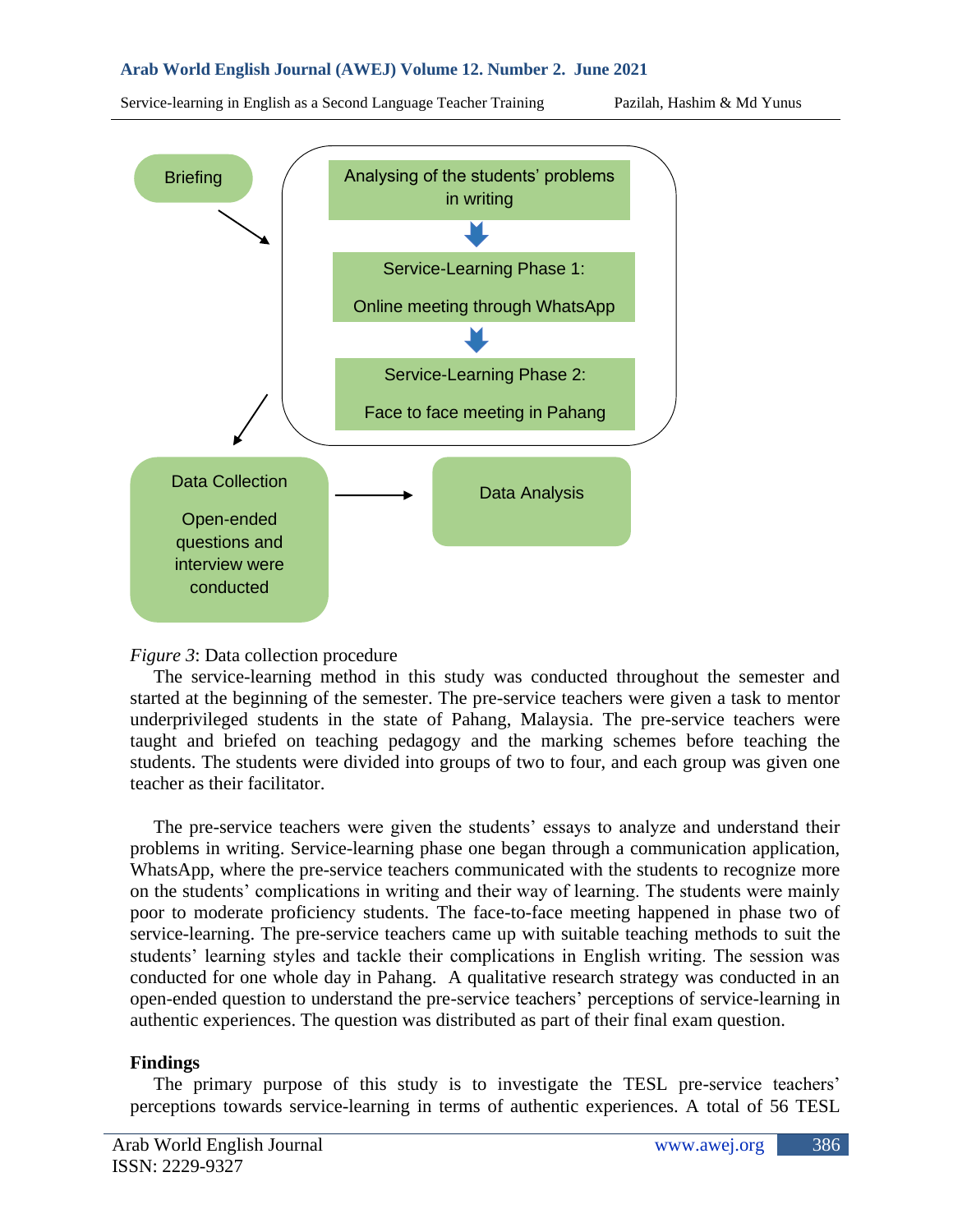pre-service teachers were involved in this study. The pre-service teachers were asked based on their perspectives on how can service-learning approach in learning to teach writing in an ESL context facilitates pre-service teachers in terms of authentic experiences. A fully qualitative method was conducted, and open-ended questionnaire were given to the pre-service teachers to explore their perceptions. Both interviews and observation were also conducted during the event. Table one presents the findings.

|                              |  |  |  |  |  |  | Table 1: TESL Pre-service teachers' perceptions towards service-learning in terms of |  |  |  |  |
|------------------------------|--|--|--|--|--|--|--------------------------------------------------------------------------------------|--|--|--|--|
| <i>authentic experiences</i> |  |  |  |  |  |  |                                                                                      |  |  |  |  |

| Question                                                                                                                                                       | Themes                                                                                               | <b>Exemplary Notes</b>                                                                                                                                                                                                                                                                                                                                                                                                                                               |  |  |
|----------------------------------------------------------------------------------------------------------------------------------------------------------------|------------------------------------------------------------------------------------------------------|----------------------------------------------------------------------------------------------------------------------------------------------------------------------------------------------------------------------------------------------------------------------------------------------------------------------------------------------------------------------------------------------------------------------------------------------------------------------|--|--|
| How can service-learning<br>approach in learning to teach<br>writing in an ESL context<br>facilitate pre service teachers in<br>terms of authentic experiences | <b>Exposure to Real Life Environment</b><br>of Teaching and Learning                                 | Pre-service<br>teachers<br>being<br>are<br>exposed to possible problems and<br>consequences that occur<br>during<br>service-learning $(p4)$<br>We were given the students' essay to<br>identify the student' strengths and<br>weaknesses<br>and<br>provide<br>better<br>solutions to the students (P16)<br>We were required to develop our own<br>teaching materials (P8)<br>Service-learning provides authentic<br>experience in a way that it prepares             |  |  |
|                                                                                                                                                                |                                                                                                      | the teachers for the unexpected<br>students' behavior(P32)                                                                                                                                                                                                                                                                                                                                                                                                           |  |  |
|                                                                                                                                                                | Hands-on Experience in Interacting<br>with the Students                                              | I was able to use Facebook as a<br>medium<br>teach<br>writing<br>to<br>in<br>ESL(P50)<br>Games such as Quizizz, Kahoot were<br>implemented in teaching to attract the<br>students' attention (P38)<br>I was able to correct their essays. I<br>also gave them some<br>English<br>exercises to be done (P23)<br>The pre-service teachers had the<br>opportunity to use board games with<br>the students to attract their attention<br>and improve their grammar (P33) |  |  |
|                                                                                                                                                                | Applying Digital and Pedagogical<br>Knowledge and Theories in a Real<br><b>Classroom Environment</b> | I was able to use the theories that we<br>learned in class in real life(P12)<br>Instagram is a very modern approach                                                                                                                                                                                                                                                                                                                                                  |  |  |
|                                                                                                                                                                |                                                                                                      | and every student seems to have an<br>Instagram account $(P9)$                                                                                                                                                                                                                                                                                                                                                                                                       |  |  |

#### Note:  $P =$  Participants

As shown in Table one, the pre-service teachers were able to gain authentic experiences from service-learning. Service-learning provided exposure to real-life teaching and learning environment. The pre-service teachers managed to identify the students' strengths and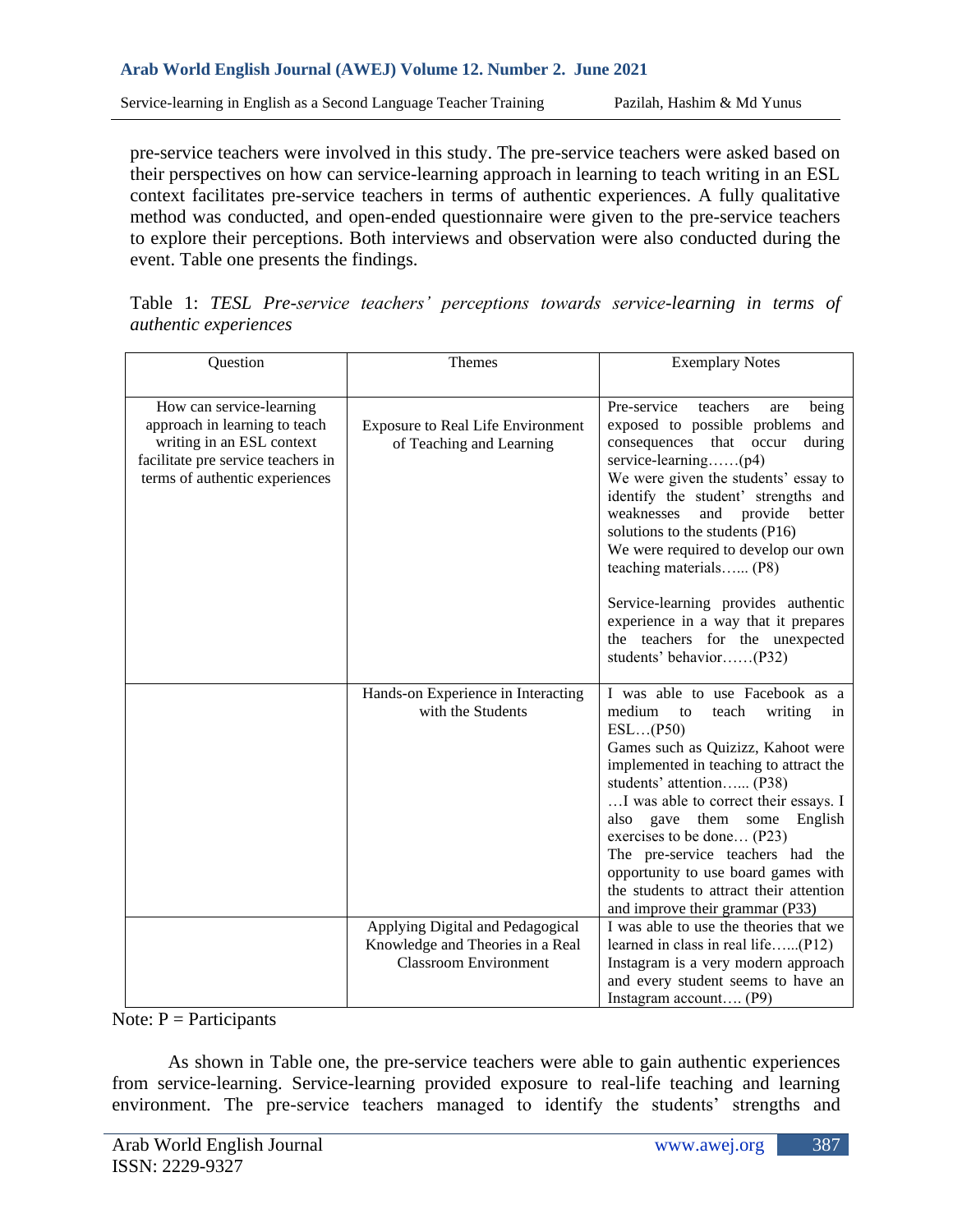weaknesses and provide solutions to cater to their learning styles. Service-learning also offered hands-on experience in interacting with the students. Conducting activities, teaching and even correcting the students' mistakes were among the experiences gained through service-learning. Other than that, service learning allows the pre-service teachers to apply the knowledge learned in lectures to a real classroom environment. The implementation of Instagram and Facebook were often used to suit the students' learning needs as they are more familiar with those applications. They were also able to apply the theories learned in real life. Further discussion is detailed in the next section.

#### **Discussion**

## *Exposure to Real Life Environment of Teaching and Learning*

Based on the answers, it can be seen that service-learning provides numerous experiences, and one of it would be that it provides a real-life environment of teaching and learning towards pre-service teachers. A real-life environment is not a familiar atmosphere that preservice teachers can get anywhere, and it differs from what they might have expected. According to respondent four, she mentioned that they were able to experience how the teaching and learning process works and how to manage the classroom. It was explained in her comment that,

"Pre-service teachers are being exposed to possible problems and consequences that occur during service-learning. For example, pre-service teachers need to manage and conduct the activities for a certain period".

 Challenges and complications often occur in a classroom, and a teacher should be able to control and manage the classroom. As stated by (Hero & Lindfors, 2019), service-learning offers an authentic experience that provides challenging tasks and promotes active learning among pre-service teachers. Respondent 16 mentioned that they were able to identify their strengths and weaknesses in teaching.

"Through face to face meeting with the students, the teacher will be able to tell the students weaknesses and strengths as well as help them by giving solutions through discussion".

Participant 16 expressed that,

"We were given the students' essay to identify the students' strengths and weaknesses and provide better solutions for them."

 During the teaching and learning process, the teachers can recognize their teaching technique as it may and may not be effective. Service-learning provides the chance to guide and overcome complications as well as develop critical thinking to ensure that the teaching can be helpful (Siew et al., 2015). Other than that, service-learning proposes real-life responsibilities that the students will face. Mitchell (2008) stated that service-learning helps to connect students and institutions by providing service, while instilling moral and social responsibilities among students. They will have to be responsible for teaching and ensure that it is valuable and practical at the same time, caters to all the students' needs.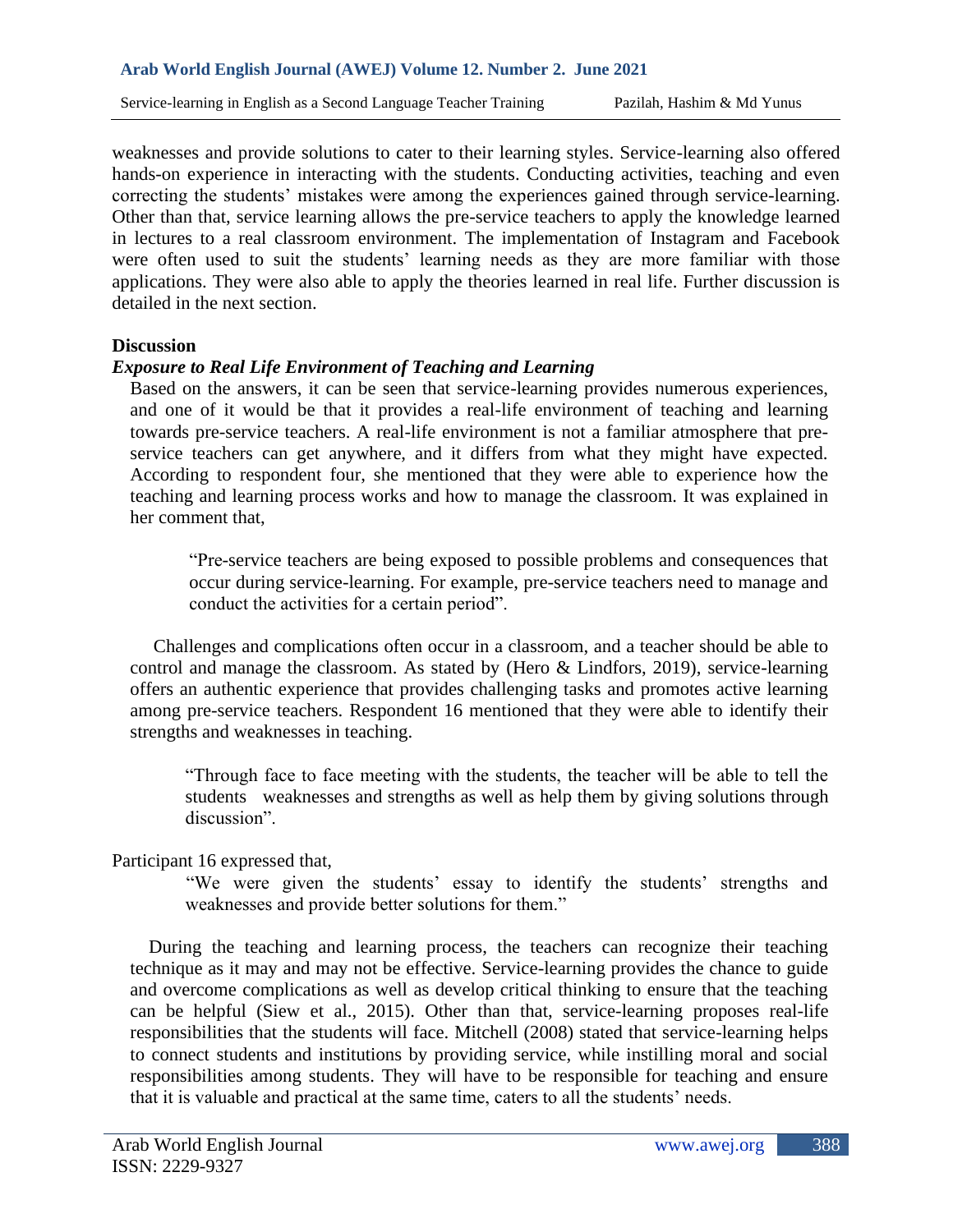Participant eight detailed,

"We were required to develop our own teaching materials which connect to our creativity and at the same time cater to the students' needs to improve writing".

 Through service-learning, students will also be able to learn how to manage a classroom. Service-learning has proven to develop skills and provide real-life experiences (Coffey & Lavery, 2015). Managing a real-life classroom is not a situation or the environment that is common to see among tertiary-level students. Mock-teachings may have helped them in exposing possible challenges; however, it is nothing to be compared with the actual situation. During the impromptu interviews, the pre-service teachers often implied that it was difficult and challenging for them to handle the students as some are quite shy and introverts, as well as encouraging them to learn. Respondent 13 stated that service-learning assisted them in managing the classroom to ensure the students' attention and good behavior. In her comment, she noted that,

"Teachers will have to face inquiries as well as students' behavior. Teachers would have to deal with lazy and uncooperative students".

# Respondent 32 explained that,

"Service-learning provides authentic experience in a way that it prepares the teachers for the unexpected students' behavior. So, this unexpected behavior will make the teachers more creative to tackle their students' attention and helps them to improve".

Participant 28 mentioned,

"It wasn't easy to handle the students despite we only get to mentor three to four of the students only. Some of them are very passive and some of them are very active. We have to make sure that all students can achieve the objectives in learning".

# Participant 24 said,

"Teachers really do have to be patient. It was not easy but I know it is better to hold the anger or frustrations than letting it go on students".

 Being a teacher is essential to show moral values and the right attitude towards the students (DeNobile, 2019).

## *Hands-on Experience in Interacting with the Students*

 Having to experience for oneself is significantly different from learning in a lecture hall. The service-learning experience provides adventure and outdoor activities through a field trip experience (Tice & Nelson, 2008). Not only that, the pre-service teachers were able to conduct the activities along with the students themselves and have a one-on-one consultation with them. The trainee teachers were given two to three students for them to monitor and conduct activities. From here, they were able to identify the students' weaknesses, strengths and their complications in ESL learning, especially in writing. The trainee teachers were also able to come up with suitable solutions for the students in learning as well as encouraging them to learn using various methods. Among the methods implemented would be learning through games, utilization of technology, and social media. In order to grab the millennials' attention, it is vital that teaching and learning session can match with the students' needs who are digital natives (Bowser et al., 2014; Hashim, Yunus, & Embi, 2016; Wan Azli et al., 2018).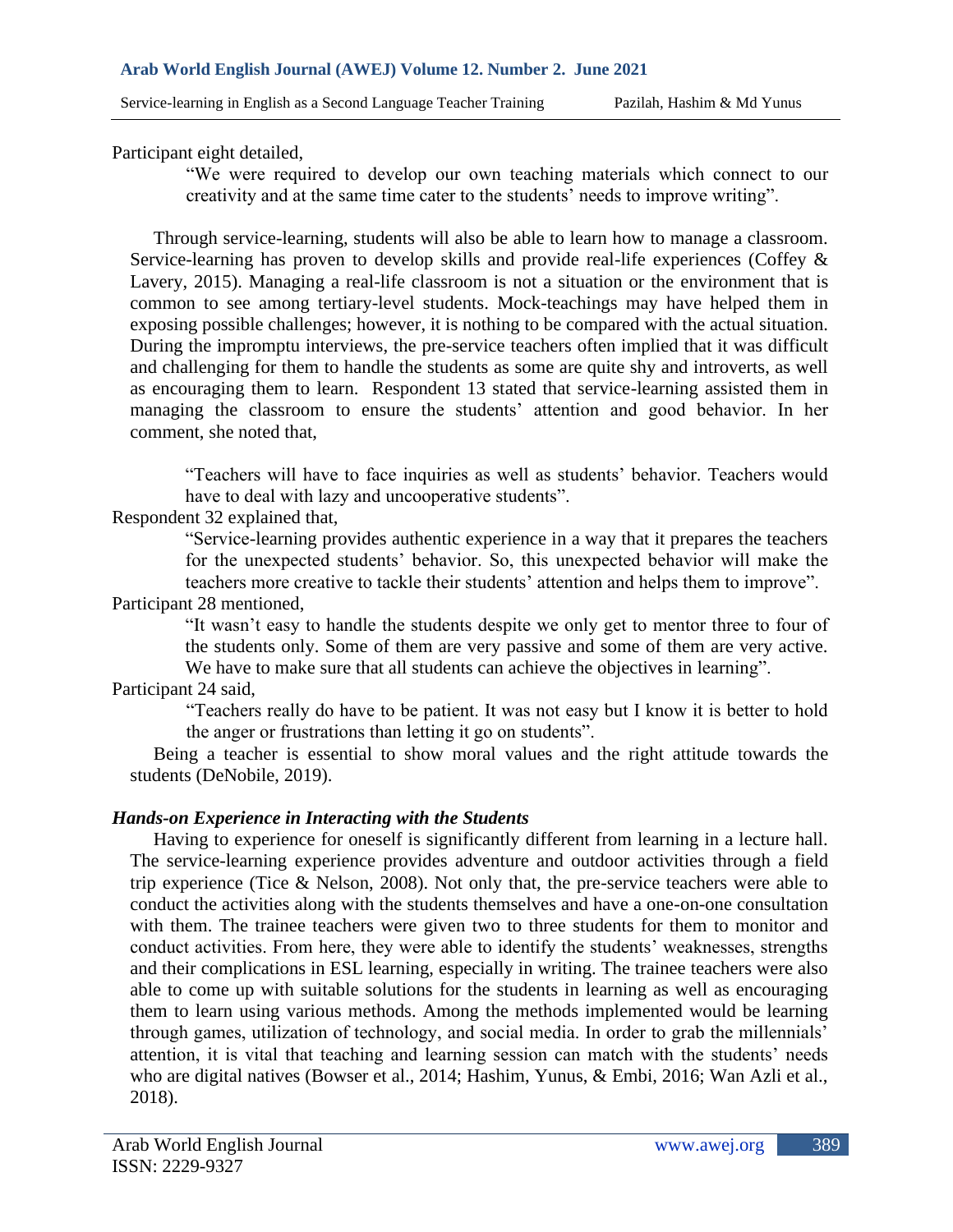Service-learning in English as a Second Language Teacher Training Pazilah, Hashim & Md Yunus

Participant 50 expressed,

"I was able to use Facebook as a medium to teach writing in ESL. The students are millennials; hence it is vital to implement technology in teaching".

Participant 47 answered,

"The students are really into games so we taught of teaching them using board games". Participant 38 mentioned,

"Games such as Quizizz, Kahoot were implemented in teaching to attract the students' attention. We also played board games".

Other than that, the trainee teachers can interact and communicate with the students before the event via WhatsApp. They were able to discuss with the students on the challenges faced in writing and understand the students' proficiency in ESL. It is crucial to ensure that teachers have decent communication skills. As asserted by Whistance (2018), for the pre-service teachers to explore opportunities in an authentic experience, the pre-service teacher should be able to communicate effectively with their students. Embedding servicelearning in the coursework can undoubtedly improve pre-service teachers' soft skills such as problem-solving skills, leadership skills, and communication skills. Service-learning also allows pre-service teachers to apply theory into practice and understand the complexities of real-life problems, thereby preparing them to be future leaders (Onal et al., 2017). Knowing the students and the early exposure towards the students' complications in learning can improve their communication skills. Participant 23 stated that they were able to communicate, understand the challenges faced by the students, and come up with an appropriate technique to teach them. She expressed that,

"We were able to communicate through a WhatsApp group and make discussion. I was able to correct their essays. I also gave them some English exercises to be done. When we finally met, I was introduced to the 'Burger' format".

Participant 18 reflected in her comment that,

"Through service-learning, pre-service teachers are allowed to apply all theories that have been taught in the classroom".

Also, Participant 14 added in her comment that,

"Exposing novice teachers with more real-life experiences is important as they will have more experience in teaching and creating various types of learning strategies to deliver knowledge to the students. The experiences will make the teachers more creative and innovative".

Participant 46 said,

"Not only the students get to improve their writing and communication, but the preservice teachers were also able to improve their own writing and communication. This is because the teachers have to do some research on how to teach the students proper writing skills and grammar".

The pre-service teachers were also given real sample essays from the students for them to mark. Before the event, the students were instructed to write an essay. The essays were later collected and distributed to the teachers according to their group. The pre-service teachers were also able to experience marking and grading. Through marking real sample essays, the pre-service teachers were able to identify the students' strengths and weaknesses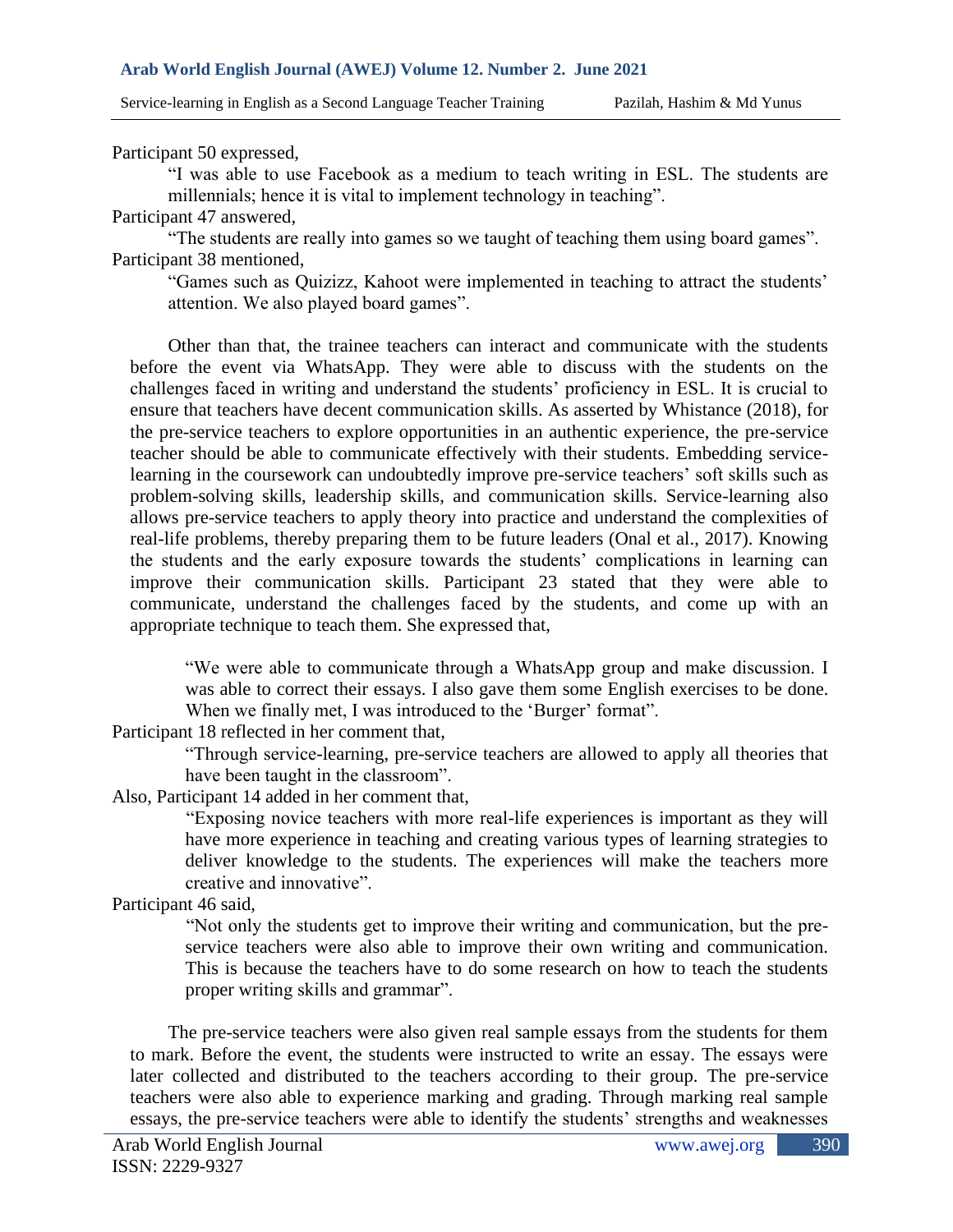and develop suitable teaching methods for the students. They were also able to develop critical thinking skills in identifying the errors and the possible solutions to it. The importance of offering pre-service teachers with new ideas will challenge their critical thinking and engage them in activities to solve problems (Ashton & Arlington, 2019). They also showed incredible creativity through handmade teaching materials in a game form to catch the students' attention in learning.

Participant 33 mentioned that,

"The pre-service teachers had the opportunity to use board games with the students to attract their attention and improve their grammar".

Participant 19 reflected in his comment that,

"The students were required to speak in English during teaching and learning session. Not only it can improve their English language skills, but it can also improve the preservice teachers' English language skills".

# *Applying Digital and Pedagogical Knowledge and Theories in a Real Classroom Environment*

As teachers, having digital and pedagogical knowledge and understanding the theories is crucial. However, understanding and memorizing the pedagogy and the teaching theories differ significantly from applying in a classroom environment. Service-learning also allows pre-service teachers to apply theory into practice and understand the complexities of real-life problems, thereby preparing them to be future leaders (Onal et al., 2017). Theories learned in lectures not only give extra knowledge and information on education in general, but it also can be applied in classroom to manage the students and classroom environment (Lasker, 2019). Participant 12 noted that they were able to physically use the theories learned as well as the pedagogical knowledge when teaching and find it extremely useful.

"I was able to use the theories that we learned in class in real life. It is very interesting to see how the theories work".

Participant 10 stated in her comment that,

"Through service-learning, pre-service teachers can teach writing at the same time they can improve themselves and understand the teaching methods better".

Ryan and Healy (2009) explained that pre-service teachers could observe and endorse theories such as theories of communication, language, and learning and apply them in realworld contexts, particularly in the classroom. Other than that, using suitable teaching materials and methods would help the students to understand better. The pre-service teachers have developed and created a variety of teaching materials from handmade games to utilizing technology and social media. Participant nine stated that she uses Instagram to teach writing to the students as they are very familiar with social media. The students were also exposed to numerous ways of learning English.

She disclosed in her comment that,

"Instagram is a very modern approach and every student seems to have an Instagram account. They were able to describe better through scrolling pictures on Instagram". Participant 13 mentioned,

"Using technology in class was really able to break the ice. My students are very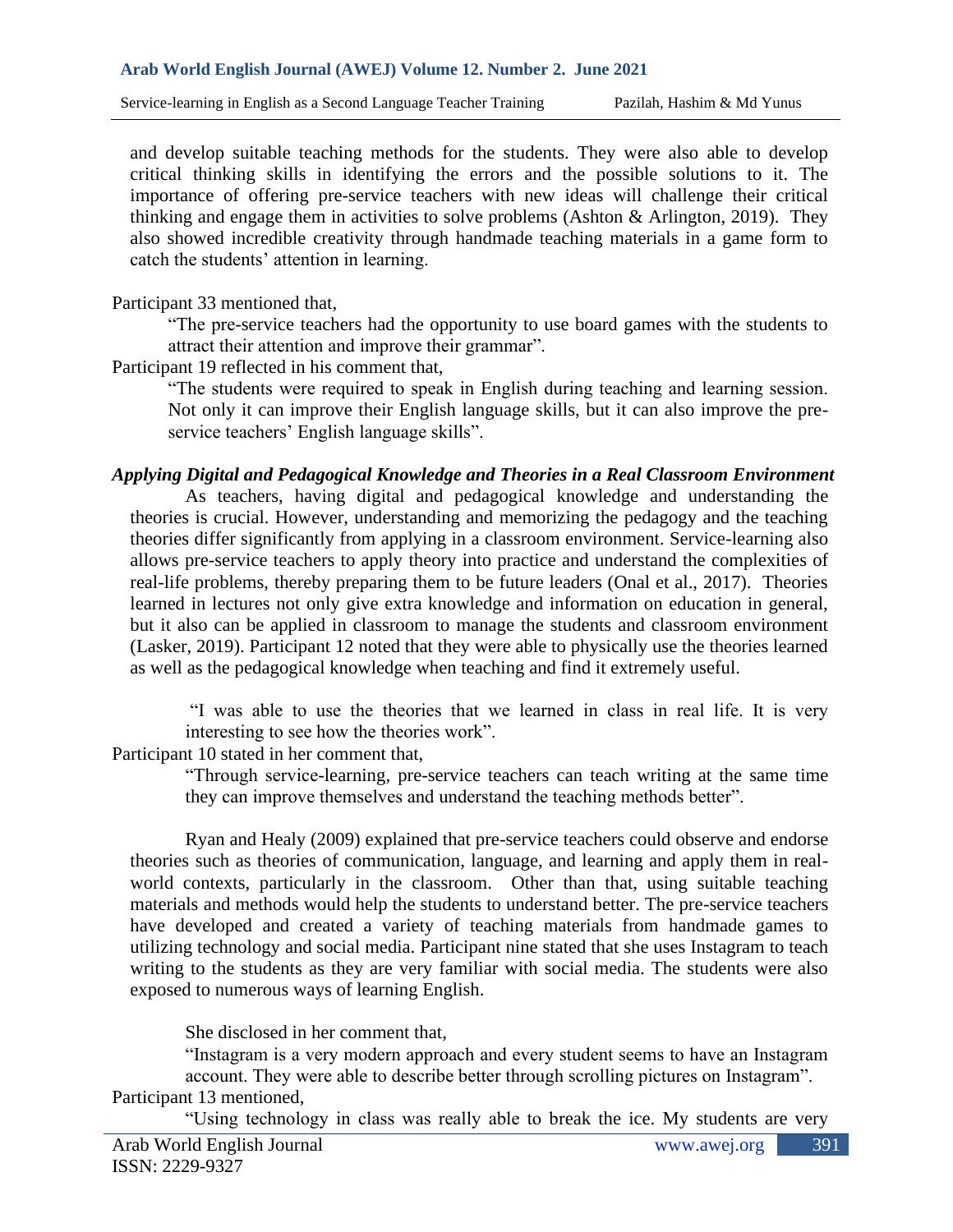passive and it was difficult to get them to participate, but when Instagram and Facebook were involved, they finally get to speak their opinions and participate".

Service-learning allows pre-service teachers to apply their pedagogical knowledge for different contexts and diverse students. Other than that, service-learning provide the opportunity to apply age-old theories in a real-life environment. Renowned education theories such as Behaviorism are commonly being used among teachers to increase the students' attention. During the event, the pre-service teachers were frequently being seen giving out extrinsic and intrinsic rewards such as chocolates and compliments to the students who improved and were able to answer the questions. Giving out rewards and compliments to the students helped them in getting out of their comfort zone.

#### Participant 12 stated that,

"Behaviorism is constantly used among pre-service teachers. Most pre-service teachers would bring gifts to the students who did their work".

## Respondent 22 mentioned,

"Whenever the students did a good job, they will be given rewards. This encourages them to do better in the next session. It is important that teachers know a way to tackle the students' interest and what caught their attention".

# Participant 51 said,

"The theory Behaviorism really helped. It is quite interesting to see students get really excited for rewards. At the same time, it motivates them to learn".

Learning and applying what one has learned is a totally different experience. Preservice teachers mentioned that they managed to implement theories and witnessed how the theories worked. Resch and Schrittesser (2019) expressed that service-learning stands out due to its uniqueness in allowing pre-service teachers to connect theory and practice by participating in community activities. It provides the authentic experiences in which the preservice teachers may not achieve through reading.

## **Conclusion**

Above all, service-learning has been proven in this study to bring countless exposure and authentic experience to the pre-service teachers. It is pivotal that teacher training programs implement effective training approaches and strategies to ensure that the pre-service teachers can be well-equipped with the necessary skills and knowledge. This is due to the constant reoccurring problems such as unpreparedness and the inability to adapt to changes. Pre-service teachers are seemingly not ready to teach in the real world. Hence, proper training should be given to the pre-service teachers in order to curb these problems. Service-learning is one of the most effective approaches that can be implemented in teacher training programs. This study aims to investigate TESL pre-service teachers' perceptions towards service-learning in terms of authentic experiences.

Based on the findings, this study also suggests that service-learning is one of the most effective ways of training teachers before venturing into schools. Early exposure to the preservice teachers to possible outcomes and challenges in schools is crucial as they will not experience the unexpected in an indoor classroom environment. There were also able to enjoy more independent and meaningful learning. Service-learning provides authenticity in learning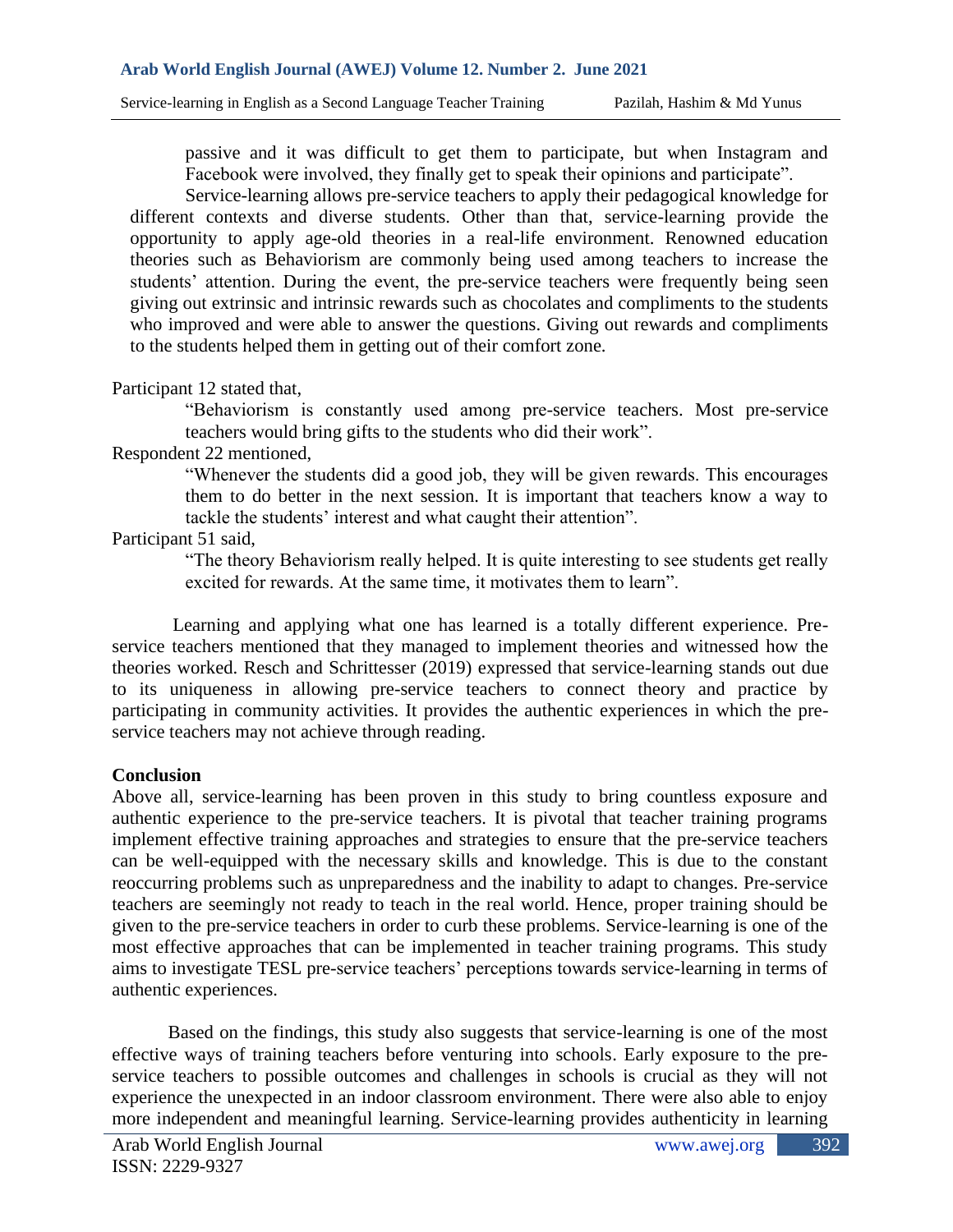Service-learning in English as a Second Language Teacher Training Pazilah, Hashim & Md Yunus

that cannot be achieved in a lecture hall. This study also believes that service-learning offers the opportunity of interacting with the students. Service-learning or often associates with education in action requires students to be active and participate in activities. Hands-on experience is crucial as having to conduct an activity leaves a longer trace in one memory. This study also found that service-learning allows students to apply what they have learned in class to a real-life environment. Learning and applying pedagogical knowledge and education theories to a real-life event differs significantly as applying in real life guarantees a better understanding of the context.

 It is believed that future teachers and educational organizations can benefit from this in gaining and understanding the benefits and effects of service-learning in teachers' training programs. Service-learning is essential to be employed in the teacher training programs as it proved to be useful and bring numerous positive impacts to the pre-service teachers' attitudes and behaviors. Service-learning can also improve pre-service teachers' soft skills such as communication and leadership skill. Service-learning is crucial to be embedded in teacher training courses as part of the coursework. Future researchers can investigate the challenges and other benefits of service-learning in teachers' training programs.

**Acknowledgement** This research is funded by Universiti Kebangsaan Malaysia (UKM) under research grant no. GG-2020-027 and GG-2021-003.

#### **About the Authors:**

**Fetylyana Nor Pazilah** is a postgraduate student at the Faculty of Education, Universiti Kebangsaan Malaysia (UKM). She is currently pursuing her doctorate (PhD) in TESL. Her fields of interest are pre-service teachers' education, technology in education and gamification. ORCid ID:<https://orcid.org/0000-0003-1460-4991>

**Harwati Hashim**, PhD, is a senior lecturer at the Centre for Innovation in Teaching and Learning, Faculty of Education, Universiti Kebangsaan Malaysia (UKM). She is an educational technology enthusiast and an m-learning practitioner. Her areas of concentration are TESL, mobile learning, Mobile-assisted Language Learning (MALL), technology acceptance as well as innovative pedagogy and the use of technology in teaching English as a Second Language (ESL). ORCid ID:<https://orcid.org/0000-0002-8817-427X>

**Melor Md Yunus** is an Associate Professor and currently serves as the Deputy Dean of Research and Innovation at the Faculty of Education, Universiti Kebangsaan Malaysia. She obtained her doctorate in TESOL from the University of Bristol, United Kingdom. She is best known for establishing the integration of ICT in teaching and learning besides having the enthusiasm in language education and innovation as well as TESL fields. ORCid ID:<https://orcid.org/0000-0001-7504-7143>

#### **References**

Abrami, P. C., Bernard, R. M., Borokhovski, E., Waddington, D. I., Wade, C. A., & Persson, T. (2015). Strategies for teaching students to think critically: A meta-analysis. *Review of Educational Research*, *85*(2), 275-314.

Abrar, M. (2016). Teaching English problems: An analysis of EFL primary school teachers in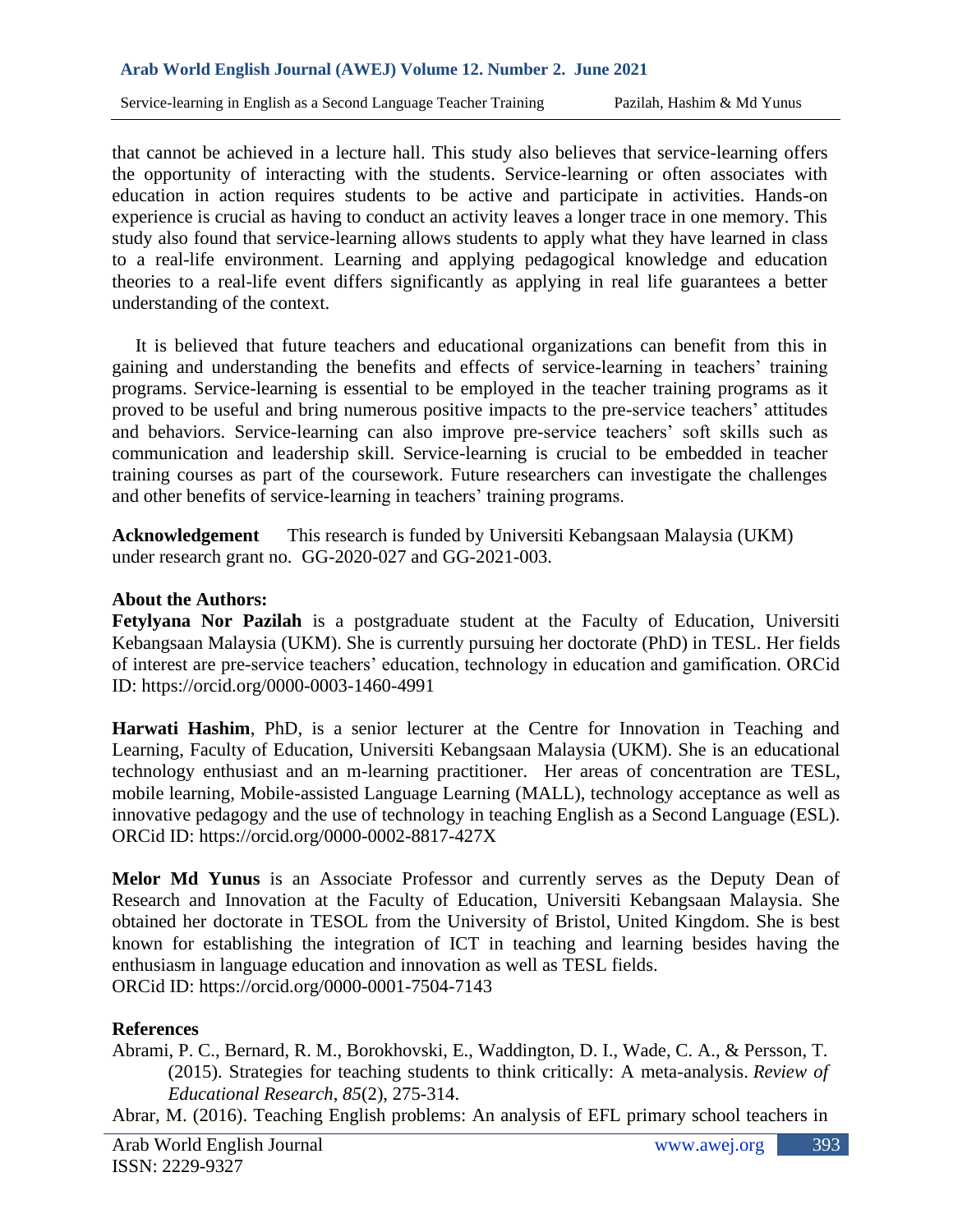Service-learning in English as a Second Language Teacher Training Pazilah, Hashim & Md Yunus

Kuala Tungkal. In *The 16th Indonesian Scholars International Convention* (pp. 94- 101).

- Adhabi, E., & Anozie, C. B. (2017). Literature review for the type of interview in qualitative research. *International Journal of Education*, *9*(3), 86-97.
- Arnold, M. (2019, June). Problem-based Learning in Higher Education Service Learning: Implications for Theory-Practice-Transfer. In *Exploring new fields through the scholarship of teaching and learning. Proceedings of 3rd EuroSoTL Conference* (pp. 603-613).
- Ashton, J. R., & Arlington, H. (2019). My Fears Were Irrational: Transforming Conceptions of Disability in Teacher Education through Service Learning. *International Journal of Whole Schooling*, 15(1), 50–81.
- Barnes, M. E. (2016). The student as teacher educator in service-learning*. Journal of Experiential Education,* 39(3), 238–253. https://doi.org/10.1177/1053825916643831
- Bennett, D., Sunderland, N., Bartleet, B. L., & Power, A. (2016). Implementing and sustaining higher education service-learning initiatives: Revisiting Young et al.'s organizational tactics. *Journal of Experiential Education*, *39*(2), 145-163.
- Billig, S., Root, S., & Jesse, D. (2005). Learning on High School Students' Civic. May. *School K-12*. 4. https://digitalcommons.unomaha.edu/slcek12/4
- Bippus, S., & Eslami, I. (2013). Adult ESOL students and service learning: Voices, experiences, and perspectives. *Language Teacher Research*, 4, 587–597. doi:10.1002/tesj.89
- Bowser, A. et al., (2014). Gamifying citizen science: A study of two user groups. *Proceedings of the ACM Conference on Computer Supported Cooperative Work, CSCW, February,* 137–140. https://doi.org/10.1145/2556420.2556502
- Bringle, R. G., & Hatcher, J. A. (1996). Implementing service learning in higher education. *The Journal of Higher Education*, *67*(2), 221-239.
- Bringle, R. G., & Hatcher, J. A. (2000). Institutionalization of service learning in higher education. *The journal of higher education*, *71*(3), 273-290.
- Butin, D. (2003). Of what use is it? Multiple conceptualizations of service learning within education. *Teachers college record*, *105*(9), 1674-1692.
- Carrington, S., Mercer, K. L., Iyer, R., & Selva, G. (2015). The impact of transformative learning in a critical service-learning program on teacher development: Building a foundation for inclusive teaching. *Reflective Practice*, *16*(1), 61-72.
- Chiva-Bartoll, O., Capella-Peris, C., & Salvador-García, C. (2020). Service-learning in physical education teacher education: Towards a critical and inclusive perspective. *Journal of Education for Teaching*, *46*(3), 395-407.
- Cleland, J., & Durning, S. J. (2019). Education and service: how theories can help in understanding tensions. *Medical Education, 53*(1), 42–55. https://doi.org/10.1111/medu.13738
- Clifford, J. (2017). Talking about service-learning: Product or process? Reciprocity or solidarity? *Journal of Higher Education Outreach and Engagement, 21*(4), 7–20.
- Coffey, A., & Lavery, S. (2015). Service-learning: A valuable means of preparing pre-service teachers for a teaching practicum. *Australian Journal of Teacher Education, 40*(7), 86– 101. https://doi.org/10.14221/ajte.2015v40n7.7
- Cohen, L., Manion, L., & Morrison, K. (2007). Research Methods in Education. London and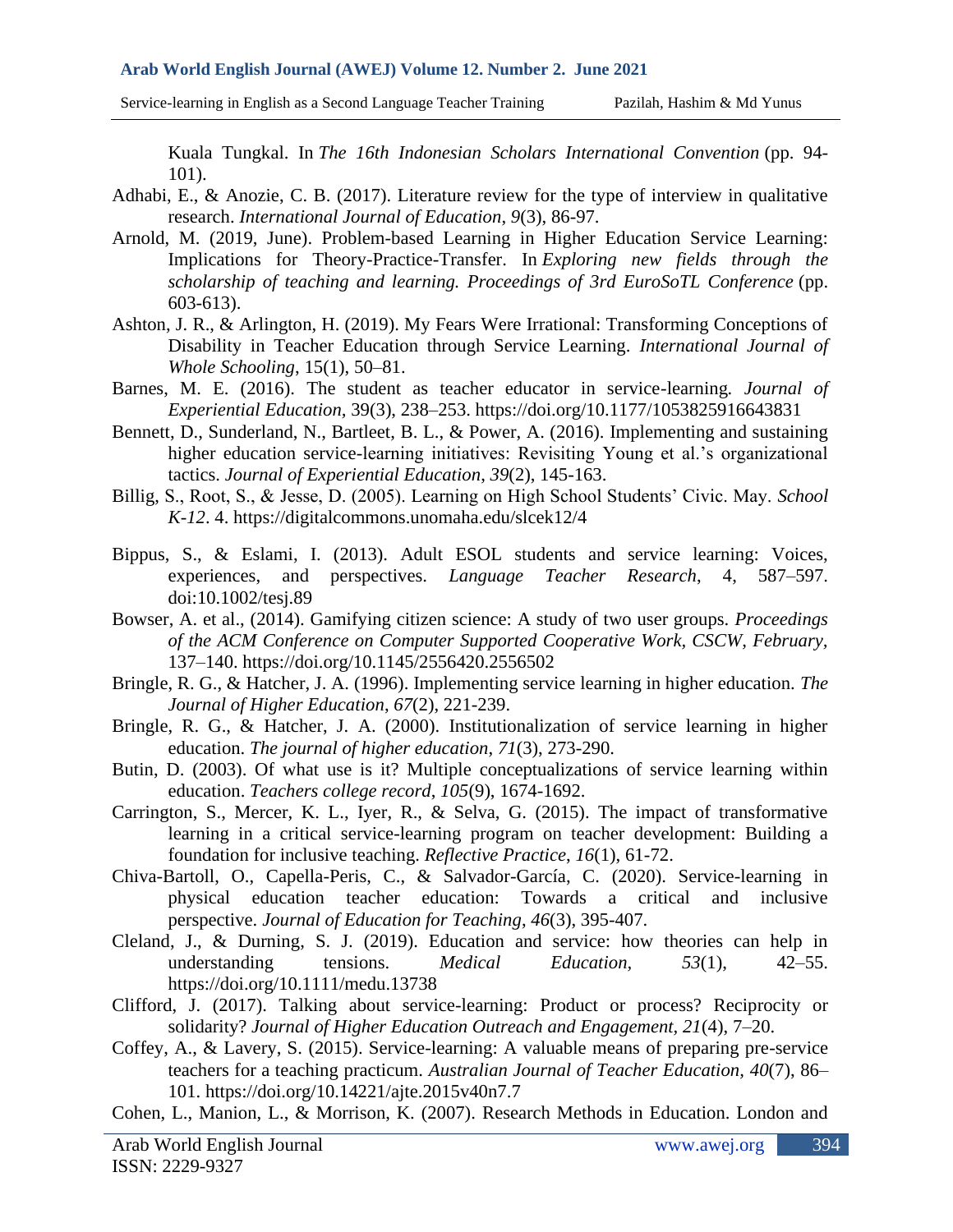Service-learning in English as a Second Language Teacher Training Pazilah, Hashim & Md Yunus

New York: Routledge

- Daniel, K. L., & Mishra, C. (2017). Student outcomes from participating in an international STEM service-learning course. *SAGE Open, 7*(1). https://doi.org/10.1177/2158244017697155
- Damons, V., & Dunbar-Krige, H. (2020). The Use of Reflection in a Service-Learning Project in a Post-Graduate Programme. *Journal of Service-Learning in Higher Education*, *11*, 21-40.
- Davis, B., & Summers, M. (2015, August). Applying Dale's Cone of Experience to increase learning and retention: A study of student learning in a foundational leadership course. In *Engineering Leaders Conference 2014 on Engineering Education* (Vol. 2015, No. 4, p. 6). Hamad bin Khalifa University Press (HBKU Press).
- DeNobile, J. (2019). Values Education: What, How, Why and What Next? *Tạp Chí Nghiên Cứu Dân Tộc, 8*(1), 30–33. https://doi.org/10.25073/0866-773x/258
- Gaines-Hanks, N., & Grayman-Simpson, N. (2011). Intercultural Tensions within International Service-Learning. *Exploring Cultural Dynamics and Tensions Within ServiceLearning*, 323.
- Garver, R. A., Eslami, Z. R., & Tong, F. (2018). I believe I can: Service-Learning to raise preservice teacher's efficacy with English Learners. *The Reading Matrix: An International Online Journal*, *18*(2), 23-37.
- Geer, J. G. (1988). What do open-ended questions measure? *Public Opinion Quarterly*, *52*(3), 365-367.
- Goh, P. S., & Matthews, B. (2011). Listening to the Concerns of Student Teachers in Malaysia During Teaching Practice. *Australian Journal of Teacher Education, 36*(3). https://doi.org/10.14221/ajte.2011v36n3.2
- Grim, F. (2010). Giving authentic opportunities to second language learners: A look at a French service‐learning project. *Foreign Language Annals*, 43(4), 605-623.
- Hashim, H. (2018). Application of technology in the digital era education. *International Journal of Research in Counseling and Education*, *2*(1), 1-5.
- Hashim, H., Yunus, M. M., & Embi, M. A. (2016). Pre-University English as Second Language (ESL) Learners' Attitude towards Mobile Learning. *Creative Education, 07*(08), 1147– 1153. https://doi.org/10.4236/ce.2016.78119
- Hasnine, M. N., Ogata, H., Akçapınar, G., Mouri, K., & Uosaki, N. (2019). Learning analytics to share and reuse authentic learning experiences in a seamless learning environment. In *Companion Proceedings of the 9th International Conference on Learning Analytics and Knowledge (LAK'19)* (pp. 398-407). Society for Learning Analytics Research (SoLAR).
- Hero, L. M., & Lindfors, E. (2019). Students' learning experience in a multidisciplinary innovation project. *Education and Training, 61*(4), 500–522. https://doi.org/10.1108/ET-06-2018-0138
- Hildenbrand, S. M., & Schultz, S. M. (2015). Implementing Service Learning in Pre-Service Teacher Coursework. *Journal of Experiential Education, 38*(3), 262–279. https://doi.org/10.1177/1053825915571748
- Hullender, R., Hinck, S., Wood-Nartker, J., Burton, T., & Bowlby, S. (2015). Evidences of Transformative Learning in Service-Learning Reflections. *Journal of the Scholarship of Teaching and Learning, 15*(4), 58–82. https://doi.org/10.14434/josotl.v15i4.13432
- Kay, R. H. (2006). Evaluating strategies used to incorporate technology into preservice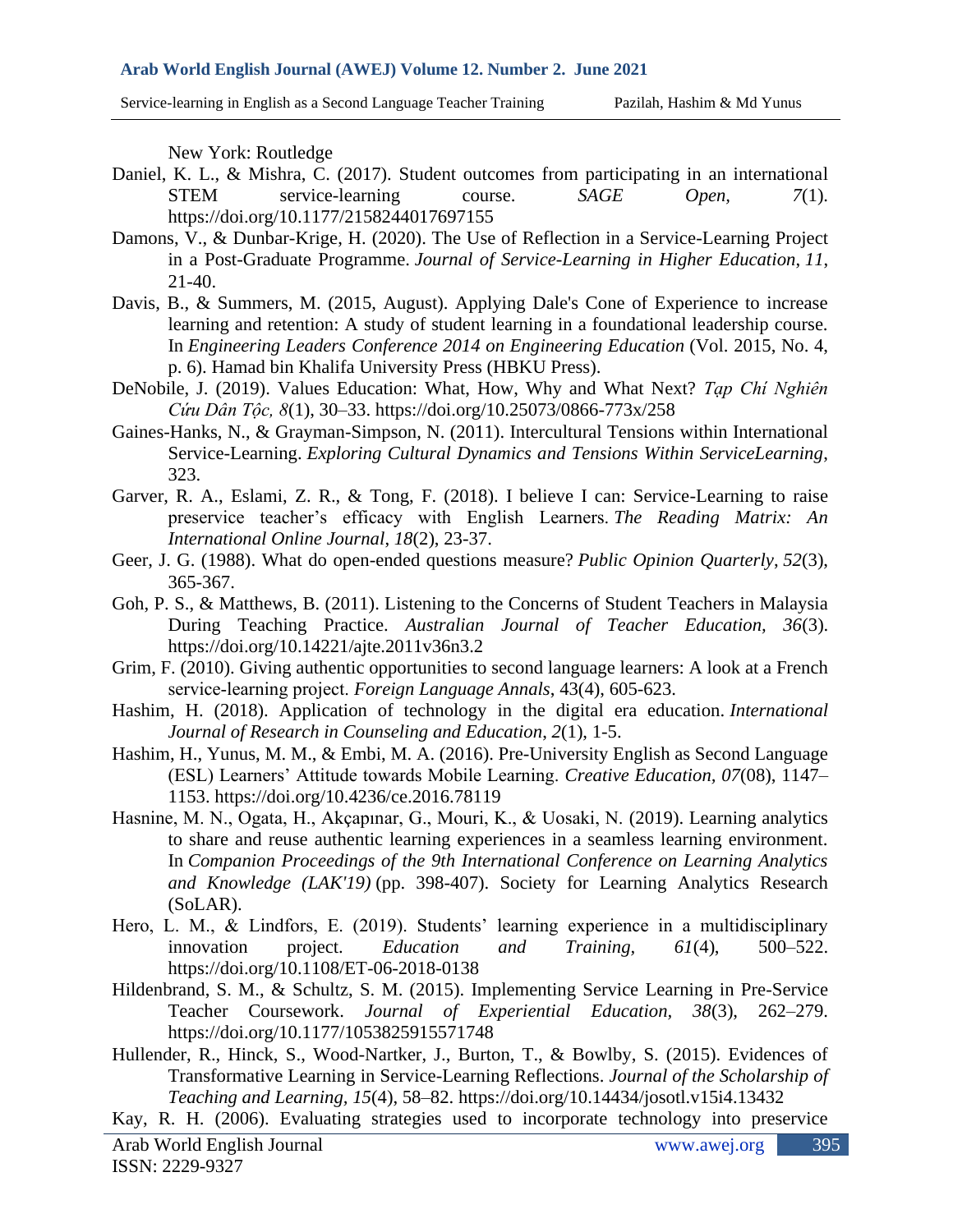Service-learning in English as a Second Language Teacher Training Pazilah, Hashim & Md Yunus

education: A review of the literature. *Journal of Research on Technology in Education, 38*(4), 383–408. https://doi.org/10.1080/15391523.2006.10782466

- Kearney, M., & Maher, D. (2019). Mobile learning in pre-service teacher education: Examining the use of professional learning networks. *Australasian Journal of Educational Technology, 35*(1), 135–148. https://doi.org/10.14742/ajet.4073
- Lancaster, J., & Bain, A. (2019). Designing university courses to improve pre-service teachers' pedagogical content knowledge of evidence-based inclusive practice. *Australian Journal of Teacher Education, 44*(2).<https://doi.org/10.14221/ajte.2018v44n2.4>
- Lasker, G. A. (2019). Connecting Systems Thinking and Service Learning in the Chemistry Classroom. Journal of Chemical Education, 96(12), 2710–2714. https://doi.org/10.1021/acs.jchemed.9b00344
- Lee, L. (2016). Autonomous learning through task-based instruction in fully online language courses. *Language Learning & Technology*, *20*(2), 81-97.
- Lenkauskaitė, J. (2020). Service-Learning in Problem Solving in the Community: Pre-Service Teachers' Reflection on their Experience. *Social Welfare: Interdisciplinary Approach*, 1(10), 67-81.
- Luo, T., Murray, A., & Crompton, H. (2020). International Review of Research in Open and Distributed Learning Designing Authentic Learning Activities to Train Pre-Service Teachers About Teaching Online Designing Authentic Learning Activities to Train Pre-Service Teachers About Teaching Online. *International Review of Research in Open and Distributed Learning, 18*(7), 141–157. [https://doi.org/https://doi.org/10.19173/irrodl.v18i7.3037](https://doi.org/https:/doi.org/10.19173/irrodl.v18i7.3037)
- Ministry of Education Malaysia (MoE). (2015). Malaysia Education Blueprint 2015-2025 (Higher

Education). *Ministry of Education Malaysia*, 2025, 40.

- Mamati, M. et al., (2018). Volunteering among students of introduction to management, UKM. *International Journal of Civil Engineering and Technology, 9*(7), 448–456.
- Masters, K. (2013). Edgar Dale's Pyramid of Learning in medical education: A literature review. *Medical Teacher, 35*(11), e1584-e1593. https://doi.org/10.3109/0142159X.2013.800636
- Mergler, A. et al., (2017). Exploring the value of service-learning on preservice teachers. *Australian Journal of Teacher Education (Online),* 42(6), 69-80.
- Ministry of Higher Education Malaysia. (2013). Malaysia Education Blueprint 2013 2025. *Education, 27*(1), 1–268.

http://linkinghub.elsevier.com/retrieve/pii/S0742051X10001435

- Mitchell, B. S., Hirn, R. G., & Lewis, T. J. (2017). Enhancing effective classroom management in schools: Structures for changing teacher behavior. *Teacher Education and Special Education, 40*(2), 140–153. https://doi.org/10.1177/0888406417700961
- Mitchell, T. (2008). Traditional vs Critical Service Learning. *Michigan Journal of Community Service Learning,* 50–65.
- Moses, R. N., & Mohamad, M. (2019). Challenges Faced by Students and Teachers on Writing Skills in ESL Contexts: A Literature Review. *Creative Education*, 10(13), 3385–3391. https://doi.org/10.4236/ce.2019.1013260
- Ogunleye, B. O. (2019). Effects of concrete-representational-abstract instructional strategy on chemistry performance of students with mathematics learning difficulties in Ogun State, Nigeria. *KIU Journal of Education*, *14*(2), 135-151.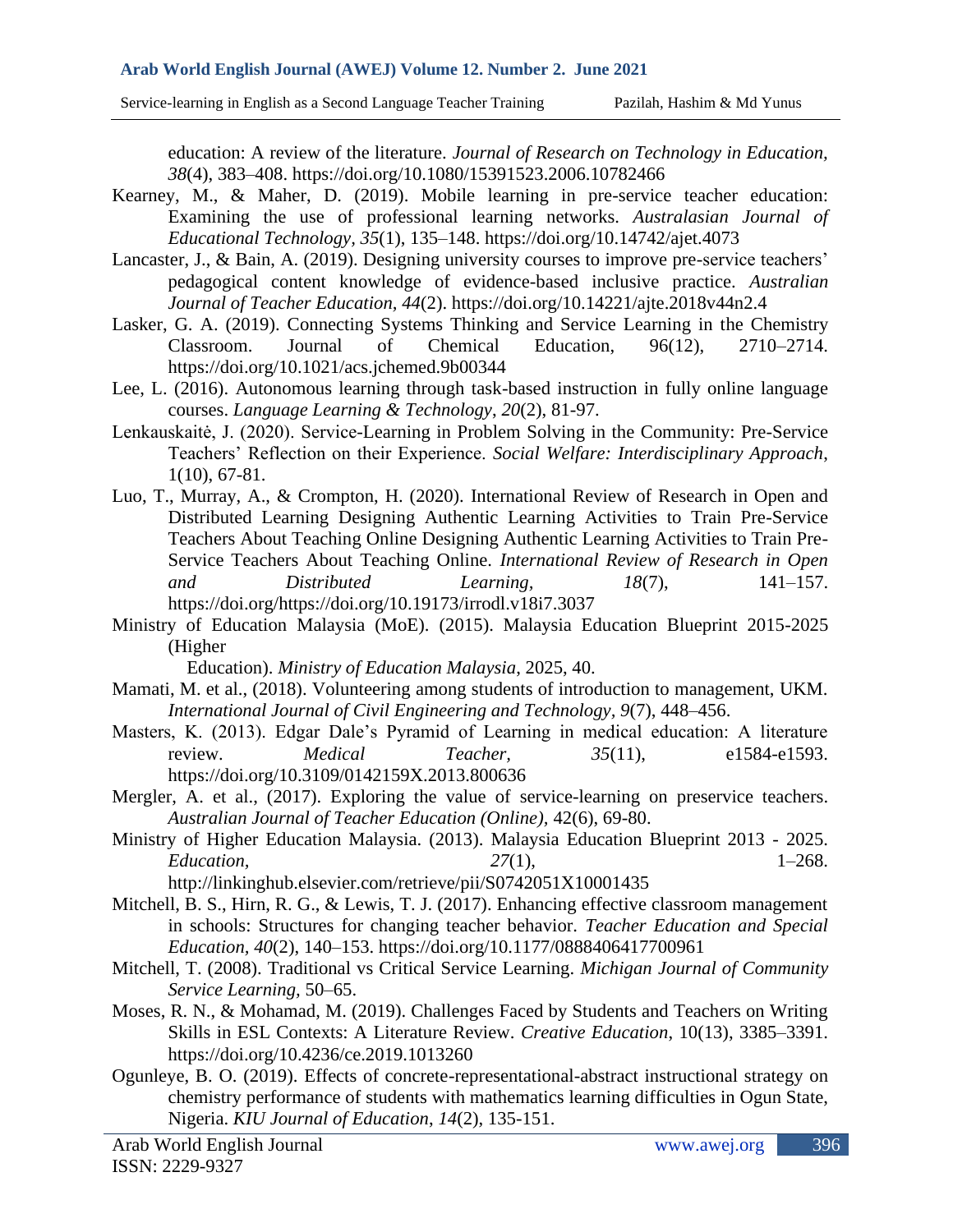Service-learning in English as a Second Language Teacher Training Pazilah, Hashim & Md Yunus

- Onal, S., Nadler, J., & O'Loughlin, M. (2017). Applying Theory to Real-World Problems: Integrating Service-Learning into the Industrial Engineering Capstone Design Course. *International Journal for Service Learning in Engineering, Humanitarian Engineering and Social Entrepreneurship, 12*(2), 57–80.<https://doi.org/10.24908/ijsle.v12i2.6659>
- Pittman, R. T., Garfield, T., & Piper, R. E. (2020). Increasing the Literacy Knowledge of Teacher Candidates: Why Service-Learning Matters. *Collaborations: A Journal of Community-Based Research and Practice*, 3(1): 7, 1–11. https://doi.org/10.33596/coll.66
- Pratt, Y. P., & Danyluk, P. J. (2017). Learning what schooling left out: Making an indigenous case for critical service-learning and reconciliatory pedagogy within teacher education. *Canadian Journal of Education, 40*(1), 1–29.
- Reja, U., Manfreda, K. L., Hlebec, V., & Vehovar, V. (2003). Open-ended vs. close-ended questions in web questionnaires. *Developments in applied statistics*, *19*(1), 159-177.
- Resch, K., & Schrittesser, I. (2021). Using the Service-Learning approach to bridge the gap between theory and practice in teacher education. *International Journal of Inclusive Education*, 1-15.
- Rusli, R., Hashim, H., Yunus, M. M., Zakaria, N. Y. K., & Norman, H. (2019). Leveraging the use of social media in teaching writing: A qualitative investigation among ESL preservice teachers. *International Journal of Interactive Mobile Technologies, 13*(11), 85– 94. https://doi.org/10.3991/ijim.v13i11.10910
- Ryan, M., & Healy, A. (2009). It's not all about school: Ways of disrupting pre-service teachers' perceptions of pedagogy and communication. *Teaching and Teacher Education, 25*(3), 424–429. https://doi.org/10.1016/j.tate.2008.11.010
- Said, H., Ahmad, I., & Nor, F. M. (2019). Exploring Outcomes of Service-Learning Participantion: Evidence from Pakistan. *Malaysian Journal of Learning and Instruction*, *16*(2), 125-154.
- Salam, M., Awang Iskandar, D. N., Ibrahim, D. H. A., & Farooq, M. S. (2019). Service learning in higher education: a systematic literature review. *Asia Pacific Education Review*, 20(4), 573–593. https://doi.org/10.1007/s12564-019-09580-6
- Samat, N. A. A., Hashim, H., & Yunus, M. M. (2019). Live Streaming: A New Platform for ESL Learning. *Creative Education, 10*(12), 2899–2906. https://doi.org/10.4236/ce.2019.1012215
- Scott, K. E., & Graham, J. A. (2015). Service-Learning: Implications for Empathy and Community Engagement in Elementary School Children. *Journal of Experiential Education,* 38(4), 354–372. https://doi.org/10.1177/1053825915592889
- Seels, B. (1997). The Relationship of Media and ISD Theory: The Unrealized Promise of Dale's Cone of Experience.
- Sedlak, C. A., Doheny, M. O., Panthofer, N., & Anaya, E. (2003). Critical thinking in students' service-learning experiences. *College Teaching*, *51*(3), 99-104.
- Shek, D. T. L., Yang, Z., Ma, C. M. S., & Chai, C. W. Y. (2021). Subjective outcome evaluation of service-learning by the service recipients: Scale development, normative profiles and predictors. *Child Indicators Research*, *14*(1), 411-434.
- Siew, N. M., Amir, N., & Chong, C. L. (2015). The perceptions of pre-service and in-service teachers regarding a project-based STEM approach to teaching science. *SpringerPlus, 4*(1), 1–20. https://doi.org/10.1186/2193-1801-4-8
- Song, L. (2018). Improving Pre-Service Teachers' Self-Efficacy on Technology Integration